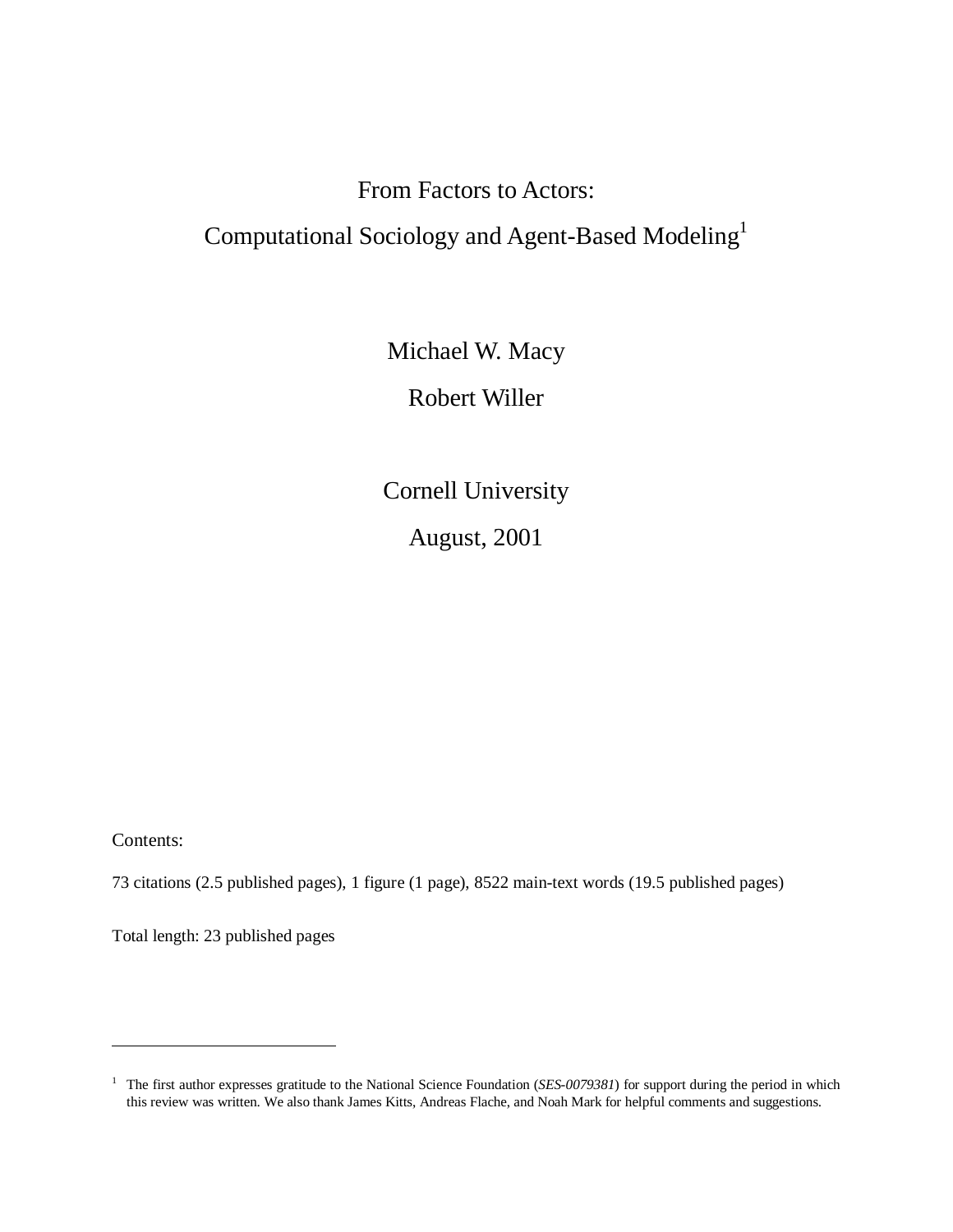# From Factors to Actors: Computational Sociology and Agent-Based Modeling

#### **Introduction: Agent-Based Models and Self-Organizing Group Processes**

Consider a flock of geese flying in tight formation. Collectively, they form the image of a giant delta-shaped bird that moves as purposively as if it were a single organism. Yet the flock has no "group mind" nor is there a "leader bird" choreographing the formation (Resnick 1994). Rather, each bird reacts to the movement of its immediate neighbors who in turn react to it. The result is the graceful dance-like movement of the flock whose hypnotic rhythm is clearly patterned yet also highly non-linear.

If we tried to model the global elegance of the flock, the task would be immensely difficult because of the extreme complexity in its movement. Yet the task turns out to be remarkably easy if instead we model the dynamics of local interaction. This was demonstrated by Craig Reynolds (1987) when he modeled the movement of a population of artificial "boids" based on three simple rules:

- Separation: Don't get too close to any object, including other boids.
- Alignment: Try to match the speed and direction of nearby boids.
- Cohesion: Head for the perceived center of mass of the boids in your immediate neighborhood.

Reynold's computational method is called "agent-based modeling." Had Reynolds chosen instead to write a "top down" program for the global behavior of the flock, he might still be working on it. By choosing instead to model the flock from the bottom up, based on agent-level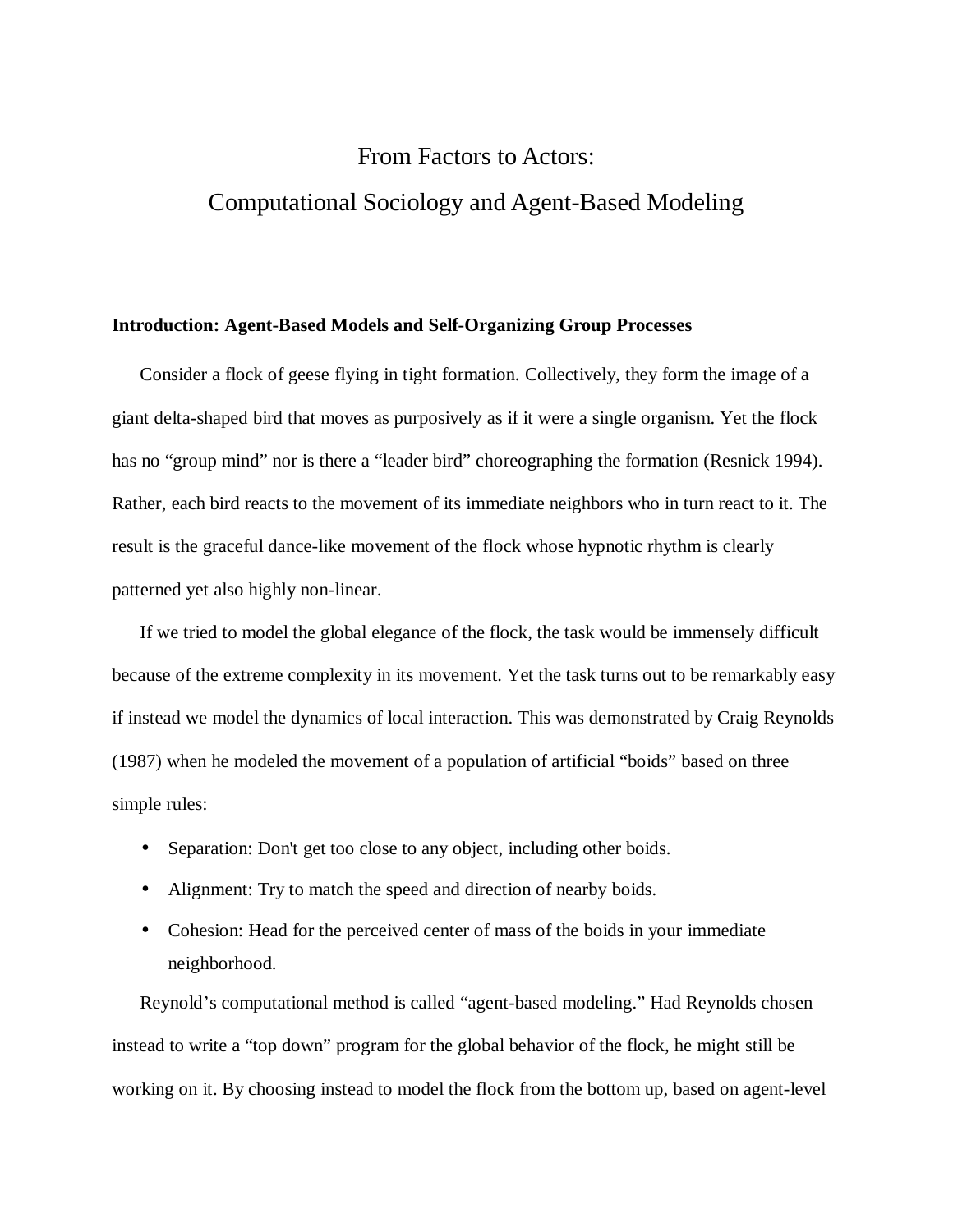interaction, he was able to produce highly realistic flight formations using very simple rules that imposed relatively small computational demands.<sup>2</sup> Note that Reynolds did not model the flock, nor did he model isolated birds. He modeled their *interaction*, at the relational level.

Agent-based models (hereafter ABMs) of human social interaction are based on this same theory-building strategy. Like flocks of birds, human group processes are highly complex, nonlinear, path dependent, and self-organizing. We may be able to understand these dynamics much better not by trying to model them at the global level but instead as emergent properties of local interaction among adaptive agents who influence one another in response to the influence they receive.

Despite growing interest in relational modeling and computational methods, sociologists have not fully appreciated the potential for ABMs as tools for theoretical research. This review of recent developments is intended to demonstrate how this technique can provide sociologists with a more rigorous method for specifying the microfoundations of global patterns at the relational level. We begin with a brief historical sketch of the shift from factors to actors in computational sociology that shows how agent-based modeling differs fundamentally from earlier sociological uses of computer simulation. We then review recent contributions focused on two problems, the emergence of social structure and social order out of local interaction. We conclude with a set of recommendations, including a criticism of the microsociological bias in agent-based modeling and identification of a research strategy that can bring "factors" back in to agent-based computational sociology.

<sup>2</sup> Reynold's "boids" were so realistic that they provided the starting point for bat swarms in the movies *Batman Returns* and *Cliffhanger*. You can see the "boids" in action at www.discovery.com/area/life/life1.3.html.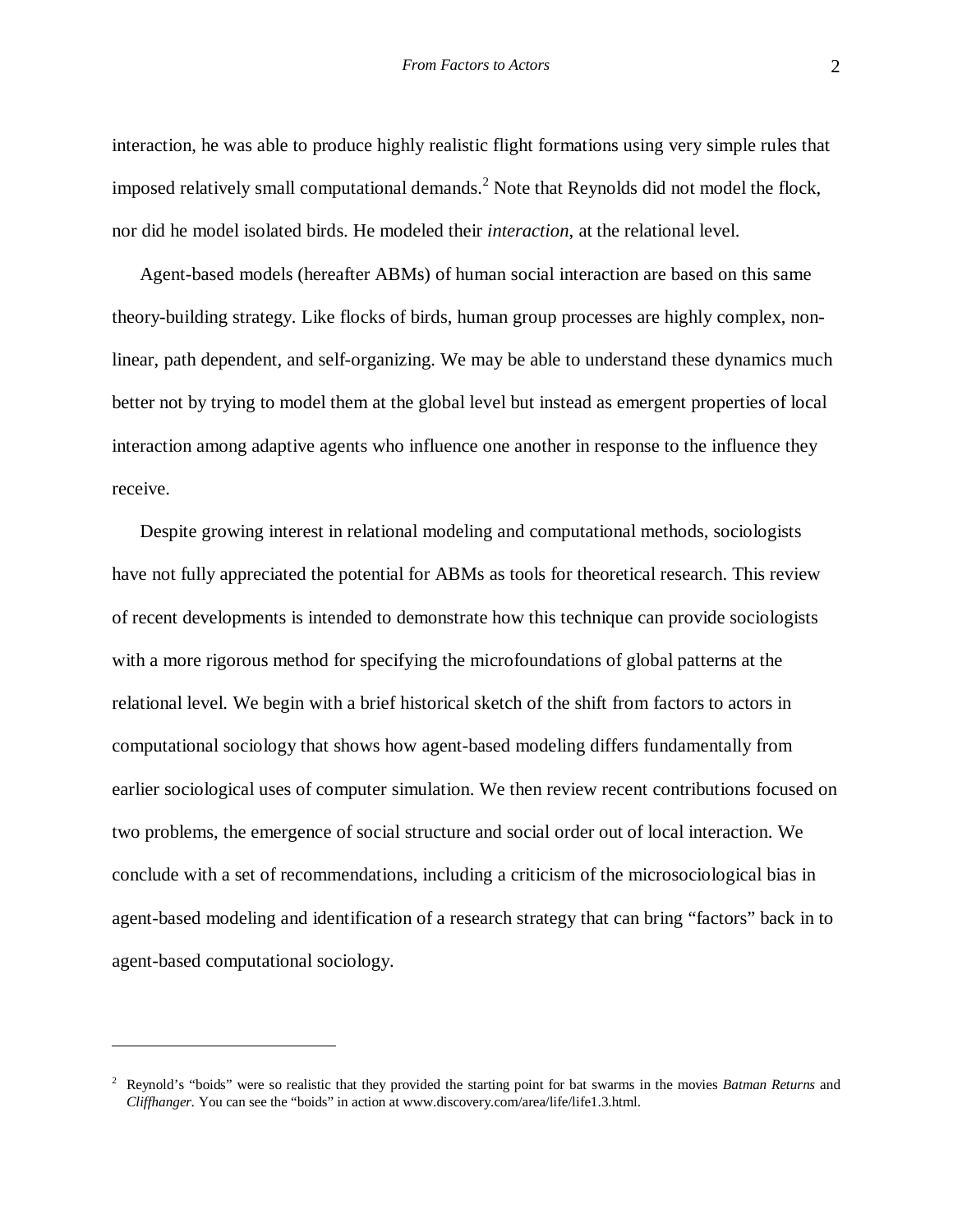#### **Historical Development of Agent Based Models**

Computer simulation is more tractable (but less generalizable) than mathematical modeling and more rigorous (but less nuanced) than natural language. Gilbert and Troitzsch (1999) identify three periods in the development of social simulation over the past half-century: dynamical systems, microsimulation, and adaptive agent models. In the 1960's, the first wave of innovation used computers to simulate control and feedback processes in organizations, industries, cities, and even global populations. The models typically consisted of sets of differential equations that described changes in system attributes as a holistic function of other systemic changes. Applications included the flow of raw materials in a factory, inventory control in a warehouse, urban traffic, military supply lines, demographic changes in a world system, and ecological limits to growth (Forrester 1971; Meadows 1974).

Beginning in the 1970's, computer modelers introduced the use of individuals as the units of analysis but retained the earlier emphasis on empirically based macro-level forecasting. In striking contrast to the holistic approach in models of dynamical systems, "microsimulation is a 'bottom-up' strategy for modeling the interacting behavior of decision makers (such as individuals, families and firms) within a larger system. This modeling strategy utilizes data on representative samples of decision makers, along with equations and algorithms representing behavioral processes, to simulate the evolution through time of each decision maker, and hence of the entire population of decision makers" (Caldwell 1997). However, the models do not permit individuals to directly interact or to adapt. Nor are the models designed or used for basic theoretical research; the primary orientation is toward applied research, mainly forecasting macro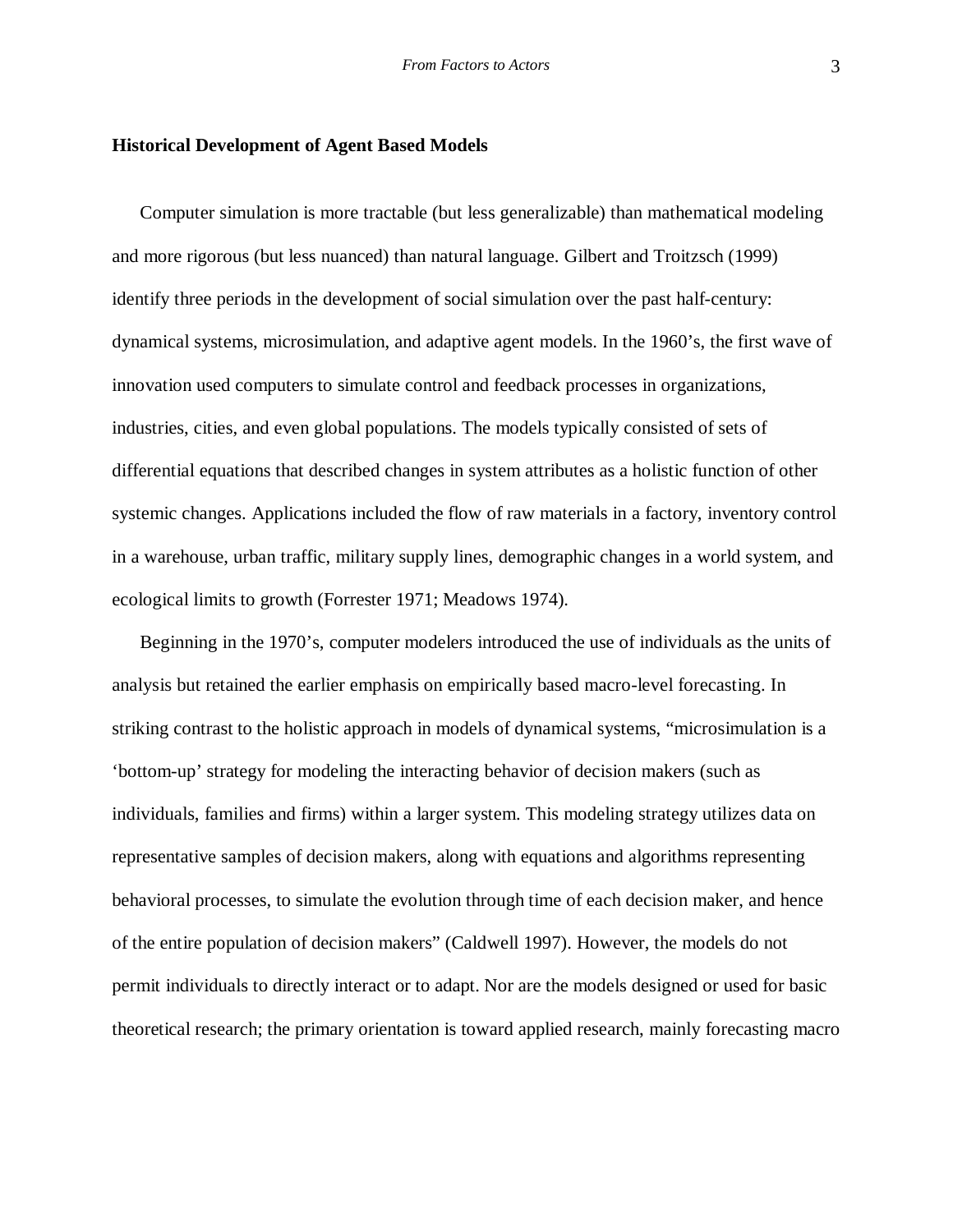effects of public policies that alter individual behavior. In that sense, these models remain equation-based, like the earlier dynamical systems models.

The third wave in social simulation, agent-based modeling, coincided with the advent of the personal computer in the 1980's. Like microsimulation, these "bottom-up" models explored the micro-foundations of global patterns. The difference is that, unlike the socially isolated actors in microanalytical simulation, the agents now interact. More precisely, ABMs impose four key assumptions:

- 1. *Agents interact with little or no central authority or direction.* Global patterns emerge from the bottom up, determined not by a centralized authority but by local interactions among autonomous decision-makers. This process is known as "self-organization" (Kaufman 1996).
- 2. *Agents are interdependent.* All ABMs assume that agents influence others (directly or indirectly) in response to influence that they receive. Some models go further to assume that agents are also strategically interdependent. This means that the consequences of each agent's decisions depend in part on the choices of others.
- 3. *Agents follow simple rules.* Global complexity does not necessarily reflect the cognitive complexity of individuals. "Human beings," Simon contends (1998, p. 53), "viewed as behaving systems, are quite simple." We follow rules, in the form of norms, conventions, protocols, moral and social habits, and heuristics. Although the rules may be quite simple, they can produce global patterns that may not be at all obvious and are very difficult to understand. Hence, Simon continues, "the apparent complexity of our behavior is largely a reflection of the complexity of the environment." ABMs are designed to explore the minimal conditions, the simplest set of assumptions about human behavior, required for a given social phenomenon to emerge at a higher level of organization.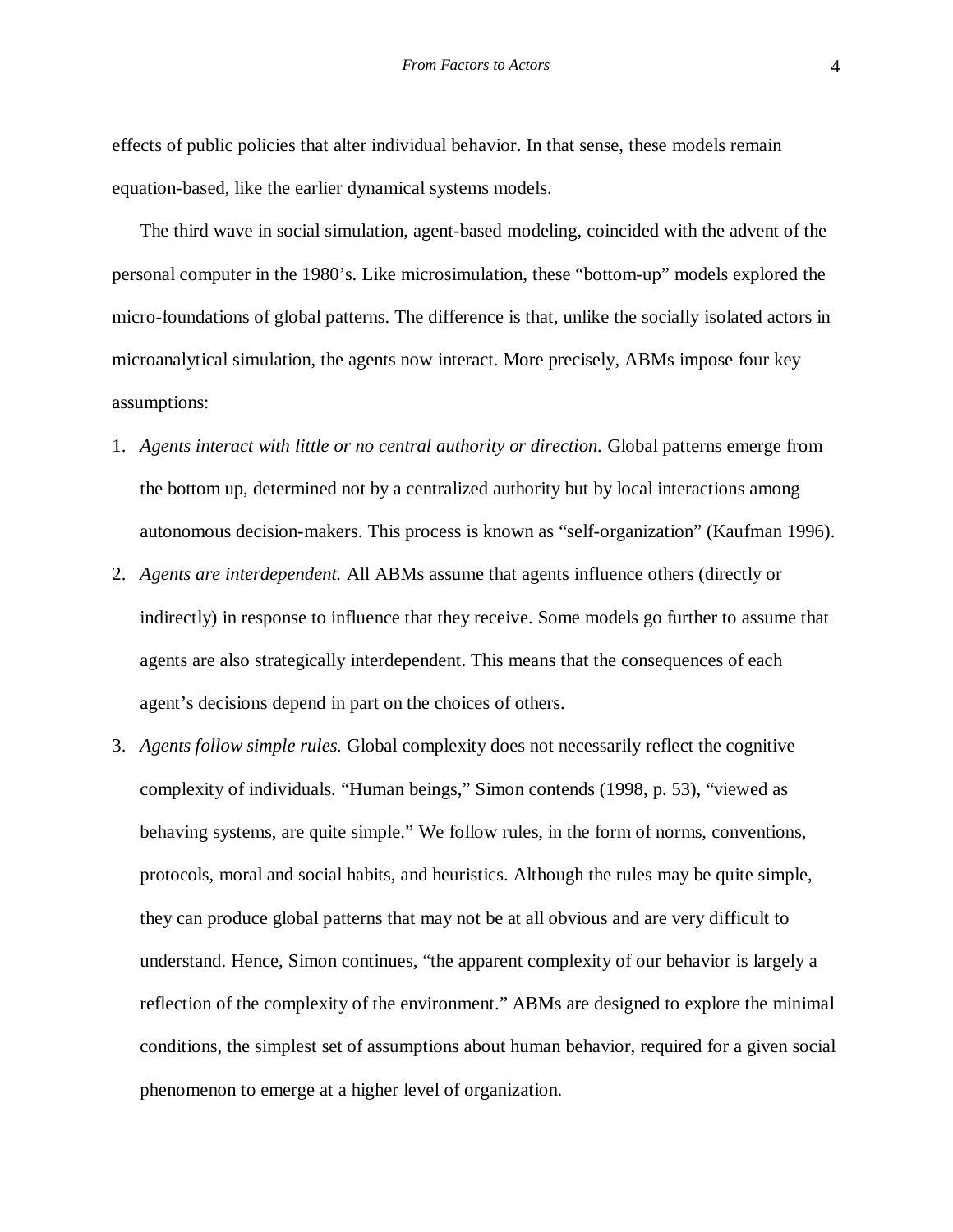4. *Agents are adaptive and backward-looking.* When interdependent agents are also adaptive, their interaction can generate a "complex adaptive system" (Holland 1995, p. 10). Agents adapt by moving, imitating, replicating, or learning, but not by calculating the most efficient action (Holland 1995, p. 43). They adapt at two levels, the individual and the population. Individual learning alters the probability distribution of rules competing for attention, through processes like reinforcement, Bayesian updating, or the back-propagation of error in artificial neural networks. Population learning alters the frequency distribution of agents competing for reproduction through processes of selection, imitation, and social influence.

#### *From Forecasts To Thought Experiments*

Unlike dynamical systems and microsimulation models, whose value depends largely on predictive accuracy, adaptive agent models are "much more concerned with theoretical development and explanation than with prediction" (Gilbert 1997:2.1). They are used to perform highly abstract thought experiments that explore possible (if not always plausible) mechanisms that may underlie observed patterns. As such, these models do not necessarily "aim to provide an accurate representation of a particular empirical application. Instead, the goal of agent-based modeling is to enrich our understanding of fundamental processes that may appear in a variety of applications" (Axelrod 1997:25). When simulation is used to make predictions or for training personnel (e.g., flight simulators), the assumptions need to be highly realistic, which usually means they will also be highly complicated. "But if the goal is to deepen our understanding of some fundamental process," Axelrod continues, "then simplicity of the assumptions is important and realistic representation of all the details of a particular setting is not." On the contrary,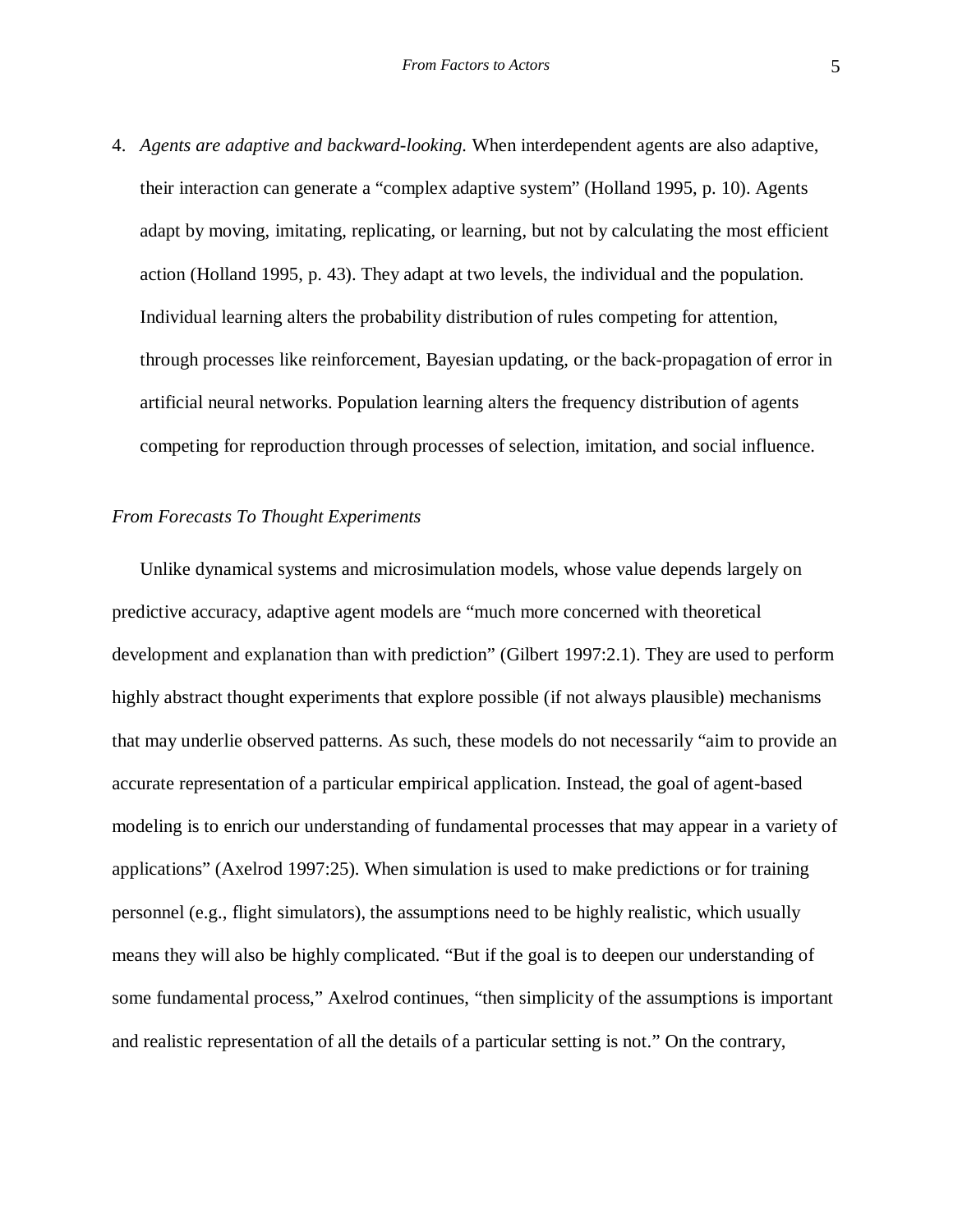making these models more "realistic" might add complexity that could undermine their usefulness as tools for theoretical research.

Nevertheless, many sociologists remain highly skeptical about the validity of simulation results when computational models are used for theoretical exploration rather than empirical prediction. As noted (and lamented) by Sawyer (2001), recent survey articles on sociological simulation neglect agent-based modeling and focus primarily on the earlier equation-based method of macrosimulation and social forecasting (Halpin 1999; Hanneman, Collins, and Mordt 1995; Meeker and Leik 1997).

It is ironic that sociological interest in ABMs has lagged behind that of the other social sciences, for sociology may be the discipline best equipped to develop a methodology that bridges Schumpeter's (1909) methodological individualism and Durkheim's rules of a nonreductionist method. Durkheim anticipated the concept of emergence: "The hardness of bronze lies neither in the copper, nor the tin, nor in the lead which have been used to form it, which are all soft or malleable bodies. The hardness arises from the mixing of them" (Durkheim 1901/1982, pp. 39-40). The principle applies as well to sociology, he continued. "(Social) facts reside in the society itself that produces them and not in its parts − namely its members."

Here Durkheim oversteps. While the principles of emergence and self-organization imply that properties of the larger system are not properties of the components − and may not resemble nor be intended by any of the constituent actors – these principles also incorporate an essential insight of methodological individualism, the idea that societal patterns emerge from motivated choices and not from "social facts" external to individuals. Global properties are *sui generic* but they also emerge from the bottom up, through local interactions. Without a model of the microfoundations of emergent properties, path-dependent self-organizing processes (such as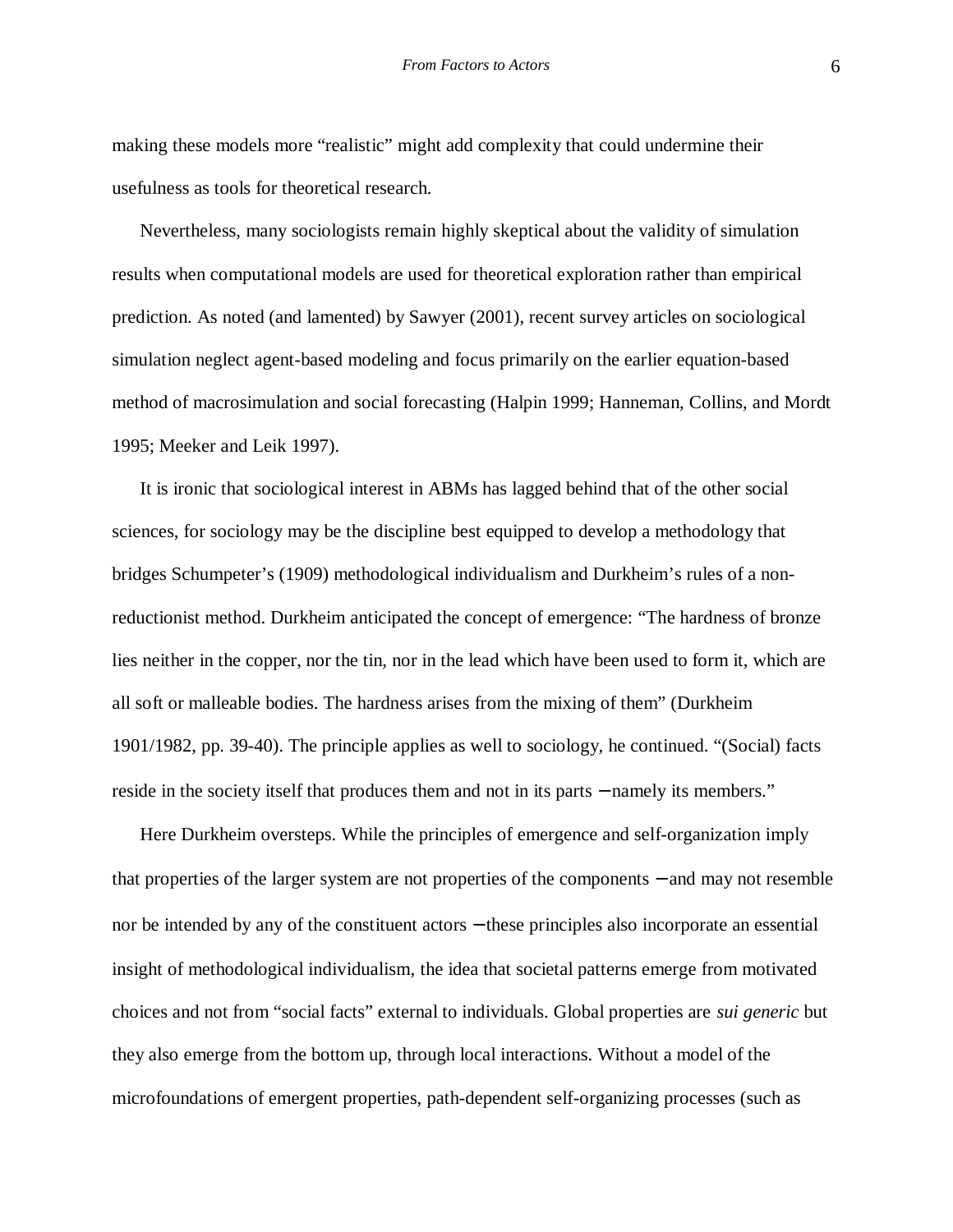informal social control) are likely to be mistaken for institutions that are globally coordinated (such as bureaucratic controls in formal organizations). In short, ABMs defy classification as either micro or macro but instead provide a theoretical bridge between them (Saam 1999).

Clearly, not all problems can be usefully viewed from the bottom up. Agent based models are most appropriate for studying processes that lack central coordination, including the emergence of institutions that, once established, impose order from the top down. The models focus on how simple and predictable local interactions generate familiar but highly intricate and enigmatic global patterns, such as the diffusion of information, emergence of norms, coordination of conventions, or participation in collective action. Emergent social patterns can also appear unexpectedly and then just as dramatically transform or disappear, as happens in revolutions, market crashes, fads, and feeding frenzies. ABMs provide theoretical leverage where the global patterns of interest are more than the aggregation of individual attributes, but at the same time, the emergent pattern cannot be understood without a "bottom up" dynamical model.

In surveying recent applications, we found that most were congregated around two problems, the self-organization of social structure and the emergence of social order. The two problems are highly complementary. In one case, the clustering of social ties is the explanandum and in the other it is the explanans.

1. *Emergent structure*. In these models, agents change location or behavior in response to social influences or selection pressures. Agents may start out undifferentiated and then change location or behavior so as to avoid becoming different or isolated (or in some cases, overcrowded). Rather than producing homogeneity, however, these conformist decisions aggregate to produce global patterns of cultural differentiation, stratification, and homophilic clustering in local networks. Other studies reverse the process, starting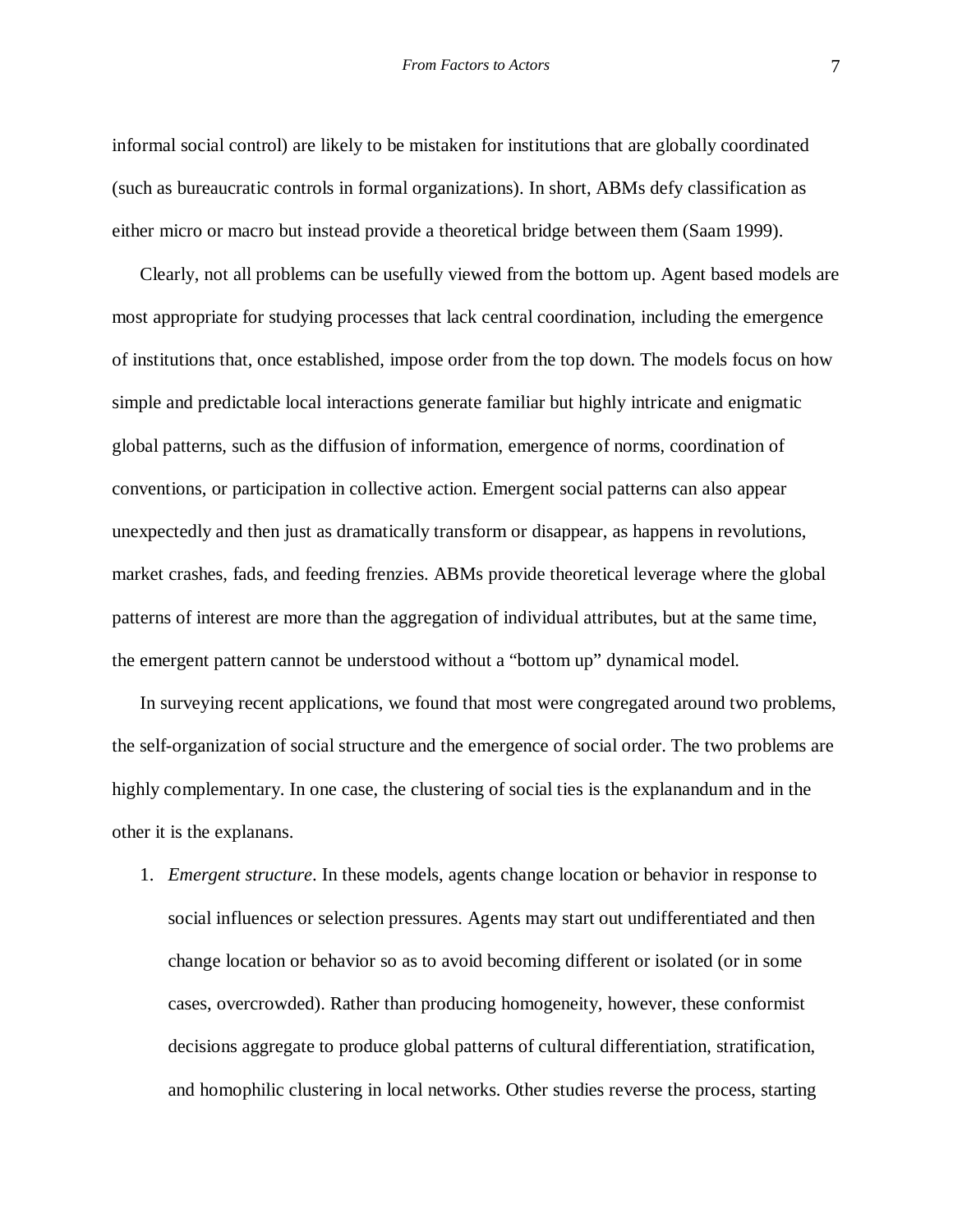with a heterogenous population and ending in convergence: the coordination, diffusion, and sudden collapse of norms, conventions, innovations, and technological standards.

2. *Emergent social order*. These studies show how egoistic adaptation can lead to successful collective action without either altruism or global (top down) imposition of control. A key finding across numerous studies is that the viability of trust, cooperation, and collective action depends decisively on the embeddedness of interaction.

Despite a common focus on two central problems, there has been little effort to provide a meta-analysis of how results differ depending on the model designs. To that end, we have grouped studies by substantive application in order to highlight methodological differences that may explain conflicting results. These differences emerge through a series of interrogations about model design:

- 1. Is interaction global or local, that is, is the population fully connected or is interaction constrained by the structure of social ties?
- 2. If interaction is local, is the network spatial or social?
- 3. Is tie formation elective (through movement, exit, or assortative mating) or is interaction forced?
- 4. Is adaptation based on *learning* (which modifes the probability distribution of strategies in each agent's repertoire) or *evolution* (which modifies the frequency distribution of strategies across the population of agents)?
- 5. If evolution, does reproduction involve competition for survival or social influence?
- 6. If influence, is this limited to external states of the agent (e.g., behavior) or do agents copy other agents' internal programming, even though this cannot be directly observed?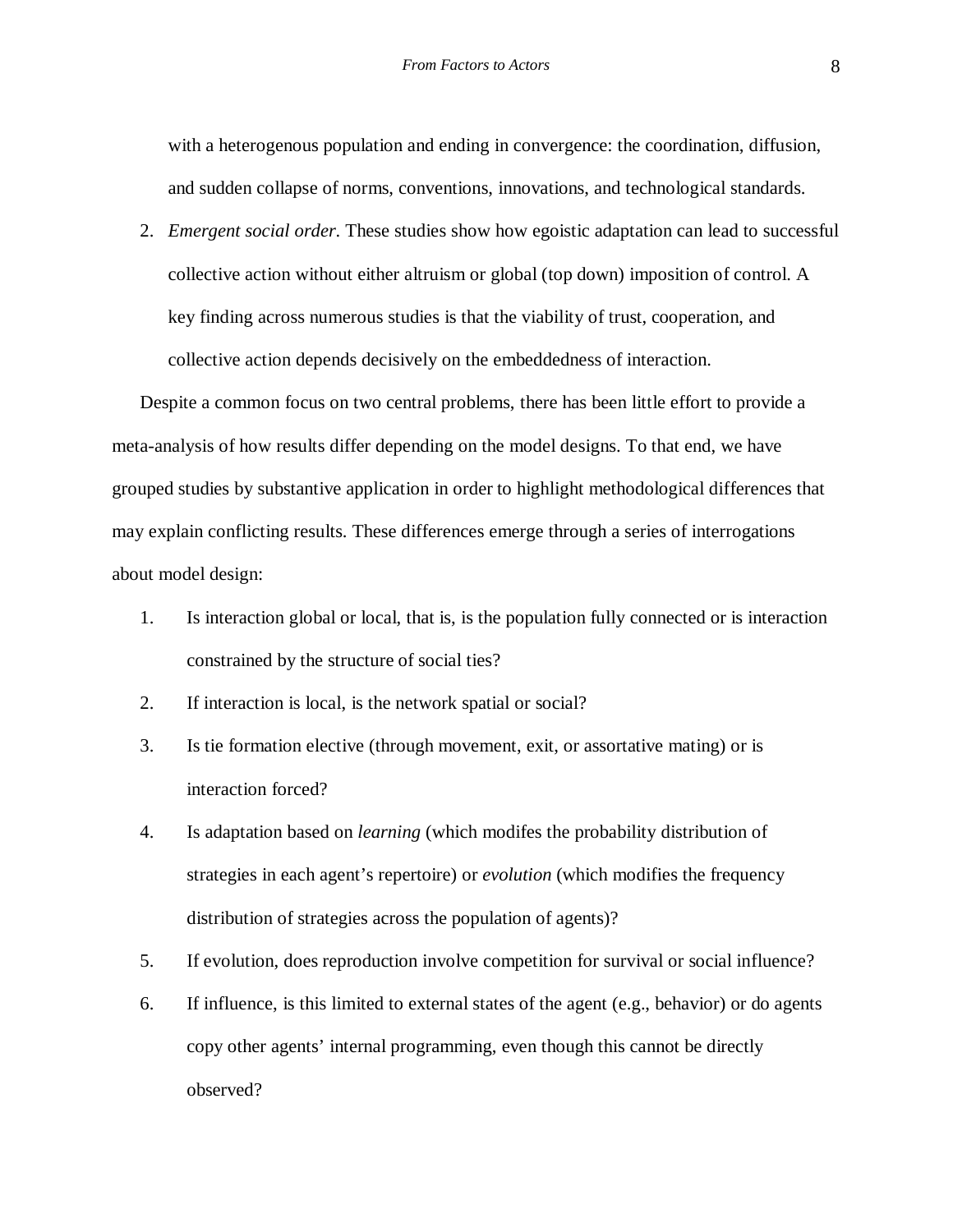- 7. Is influence based on attainment (success, fitness, payoffs, status) or familiarity (proximity, frequency)?
- 8. Is the model used as an *experiment* (parameters are manipulated to test for predicted differences) or a *demonstration* (parameters are manipulated only to test for robustness)?
- 9. If used experimentally, are the manipulations mainly of agent-level parameters (to test a micro theory) or population-level parameters (to test a macro theory)?

Figure 1 classifies the papers we review in a typology based on answers to these nine questions. The articles we included are not intended to be exhaustive. The field of social simulation is now too large to survey in a single article. We have therefore narrowed the focus to agent-based models of emergent structure (differentiation and diffusion) and emergent order (cooperation and collective action), written by sociologists or published in sociological journals<sup>3</sup> in the past five years. $4$ 

# [Figure 1 about here]

Although sociology has lagged behind other social sciences in appreciating this new methodology, a distinctive sociological contribution is evident in the papers we review. They show how ABMs can be used to perform "virtual experiments" that test macrosociological theories by manipulating structural factors like network topology, social stratification, or spatial mobility. Used in this way, ABMs can close the circle by moving back again, from actors to factors.

<sup>3</sup> Reviewed articles were published in *American Sociological Review* (6), *Computational and Mathematical Organization Theory* (5), *Journal of Artificial Societies and Social Simulation* (5), *American Journal of Sociology* (3), *Rationality and Society* (3), and *Journal of Mathematical Sociology* (2). In addition, referenced articles on simulation were published in *American Sociological Review* (3) and *Computational and Mathematical Organization Theory* (2).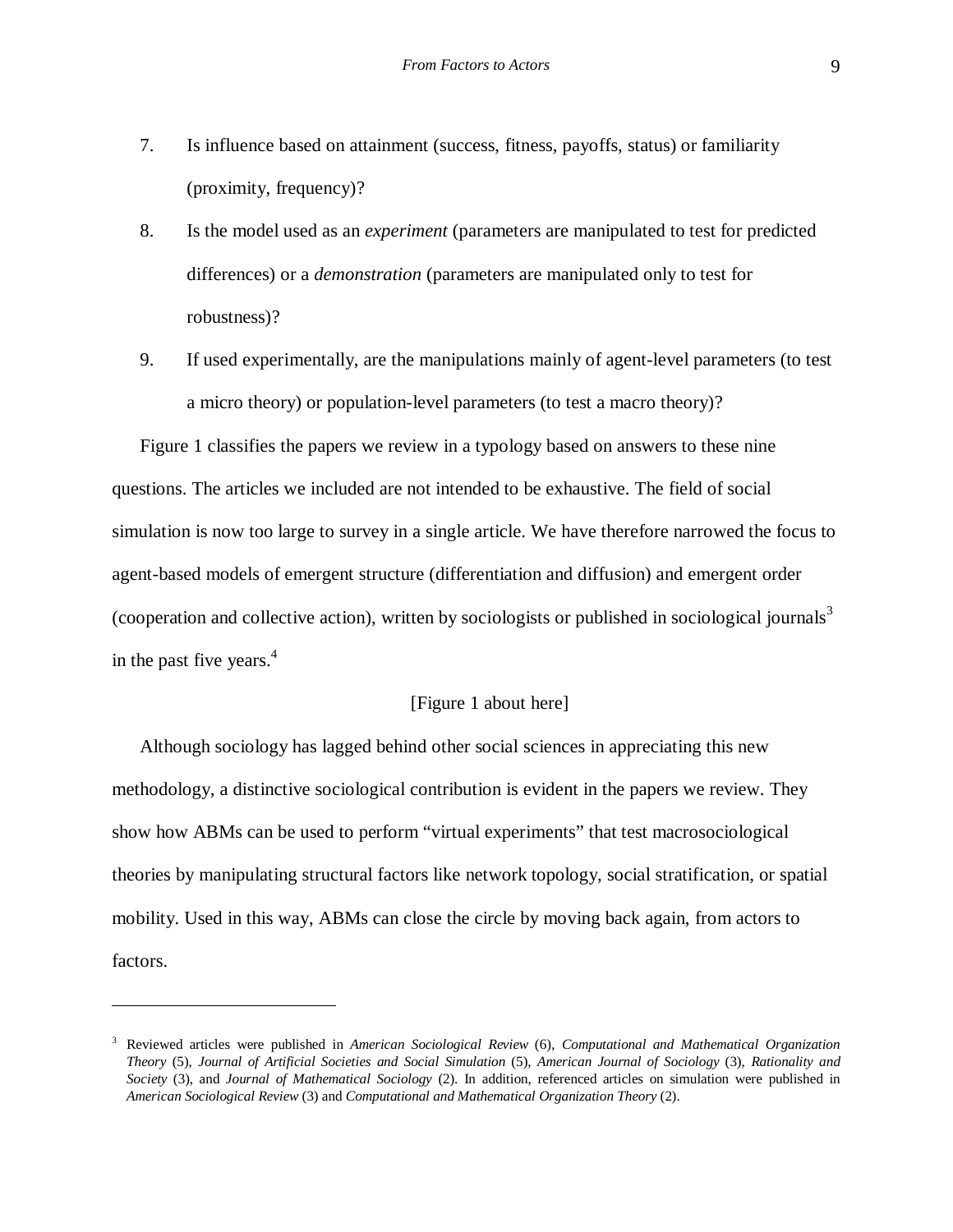#### **Emergent Structure: Models of Convergence and Differentiation**

In models of structural differentiation, interest centers on the global self-organization of the population into local networks or clusters based on simple rules of local interaction. Applications include residential segregation, density-dependent organizational survival, group formation, and cultural differentiation.

These models often study clustering within spatial networks, using "cellular automata" (CA), a technique first proposed by Stanislaw Ulam (Coveney and Highfield 1995:94-96). Hegselmann and Flache (1998) provide a lucid introduction to and history of CA in the social sciences. The agents usually live on a checkerboard (either flat, or a donut-like torus), and the state of each agent depends on the states of its neighbors. Simple rules of local influence or spatial movement sometimes generate surprising results and lead to unexpected insights. They illustrate a key advantage of the CA approach: two-dimensional visual representation of diffusion and clustering across a spatial network.

Schelling's (1971) model of neighborhood segregation is one of the earliest and best known ABMs based on movement in a spatial network. Red and green agents are randomly distributed on a lattice and move to empty locations if the number of in-group neighbors falls below a certain threshold. The model shows how extreme segregation tends to arise even in a population that prefers diversity, as agents relocate to avoid being in the minority.

Another classic model is Conway's "Game of Life" in which the survival of each agent depends on the density of its neighborhood.<sup>5</sup> Although Conway was not a sociologist, his design

<sup>4</sup> For an *Annual Review* of related papers published more than five years ago, see Bainbridge et al. 1994.

<sup>&</sup>lt;sup>5</sup> Like Schelling's, Conway's model was originally created without a computer, using a game board. The model is now implemented in Java and interested readers can experiment on-line at www.math.com/students/wonders/life/life.html.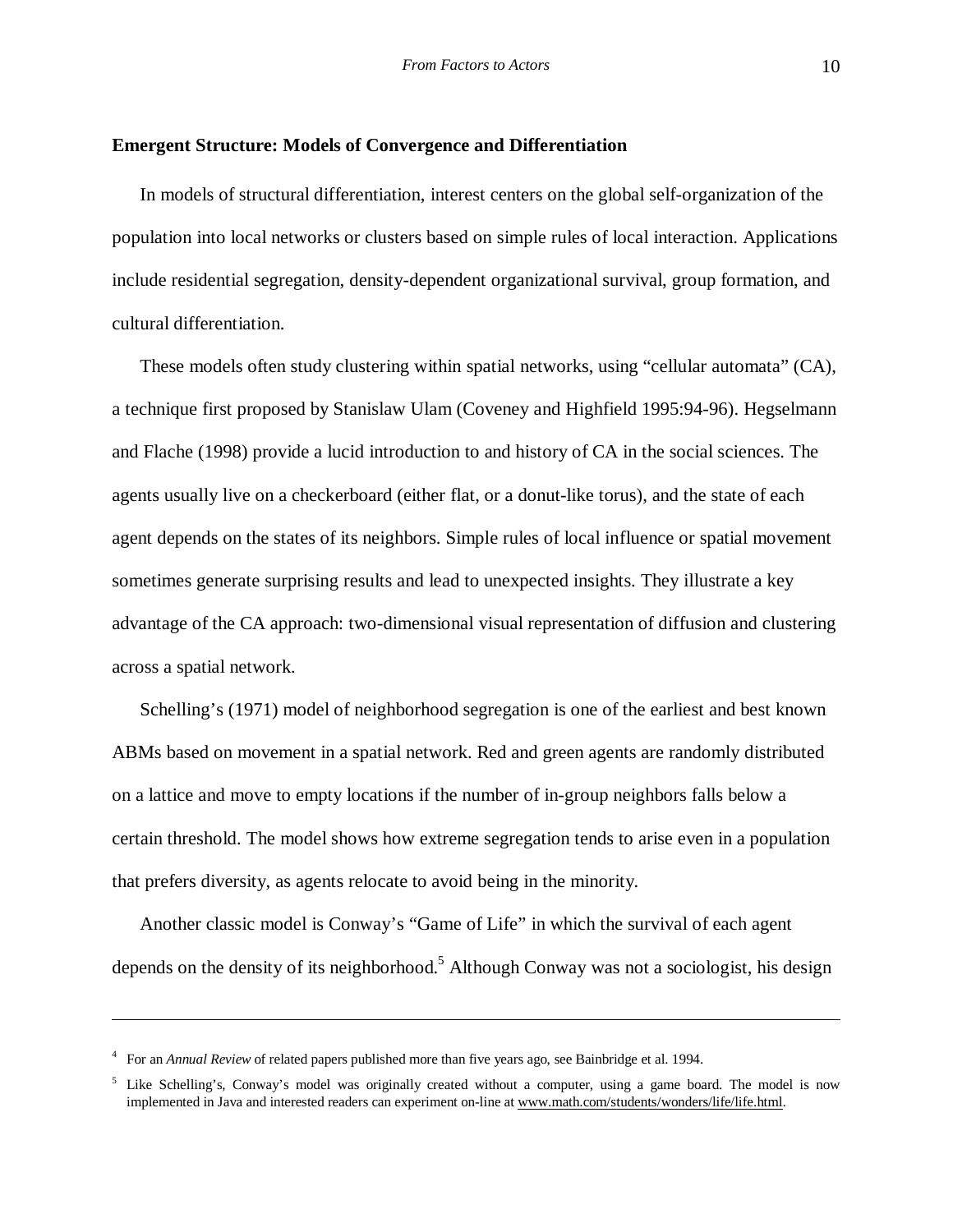has immediate application to problems in organizational ecology, in which the agents are supraindividual. For example, Lomi and Larsen (1998) study the interaction between network structure and the lagged effects of population density on organizational survival. They use a cellular network in which the survival of each cell depends on the number of occupied cells in its "Moore neighborhood" (the eight adjacent cells). The model is very simple; agents do not make decisions or interact strategically or differ in success, they merely live, replicate, and die, based on local density. Lomi and Larsen then explore the implications for organizational survival of alternative hypotheses about the effects of density delay based on simple rules that regulate the appearance, survival and demise of individual organizations. Using event history analysis, they identify structural features that can generate organizational life histories that are qualitatively consistent with those observed in empirical organizational populations.

Another prominent contemporary example is Epstein and Axtell's (1996) "Sugarscape" in which a spatially distributed population of simple rule-based agents develops a culture, an economy, and a class structure. Agents move around on a grid and exchange with others to gain access to valued resources on which their survival and reproduction depend.

One criticism of spatial networks is that they preclude both structural equivalence (no two nodes can have identical sets of interactants) and relational heterogeneity (every node has an isomorphic relational pattern). Flache and Hegselmann (2001) relaxed the latter constraint by using "irregular grids" that allow the number and strength of social ties to vary randomly over the population. However, the models still permits the population to self-organize into clusters through spatial movement.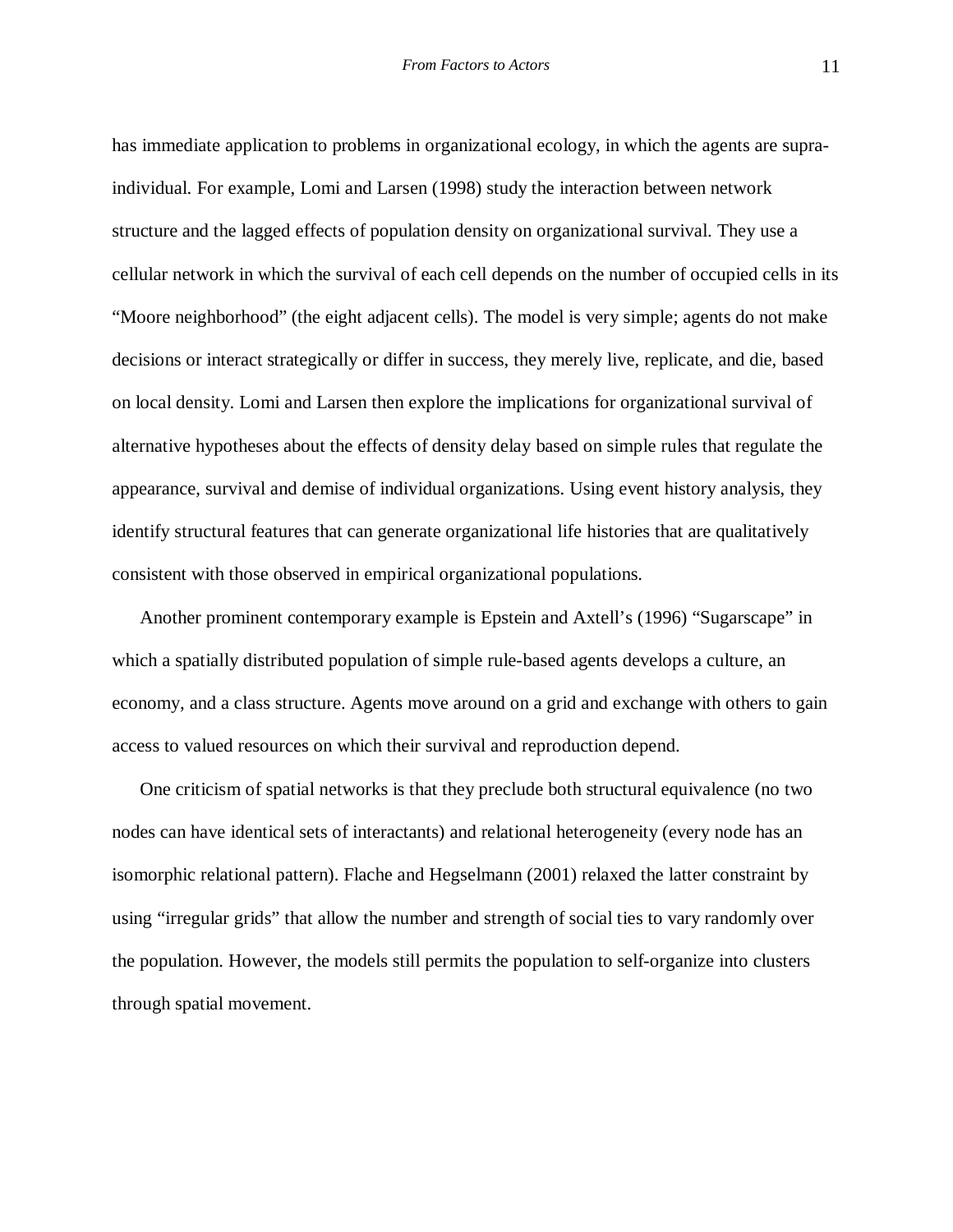Another criticism of ecological models<sup>6</sup> is the assumption that adaptation occurs through the death (by starvation in Sugarscape) and reproduction of agents, based on relative fitness. This assumption is appropriate if the agents are organizations competing for resources or members. If the agents are individuals in a modern welfare state, however, a more broadly applicable assumption is that replication occurs through "imitation of the fittest." Agents are not replaced by the top performers, they simply copy their observed behavior.

#### *Social Influence and the Paradox of Mimetic Divergence*

Several recent studies depart from the ecological metaphor of death and reproduction and instead assume that adaptation operates via social influence. This in turn relaxes the assumption that selection pressures are performance driven. Although some influence models continue to posit selection of role models based on relative success, others assume that influence is density dependent, based on familiarity, popularity, or spatial proximity. For example, Latané's (1996) "social impact model" uses a rule to mimic one's neighbors in a two-dimensional lattice. From a random start, a population of mimics might be expected to converge inexorably on a single profile, leading to the conclusion that cultural diversity is imposed by factors that counteract the effects of conformist tendencies. However, the surprising result was that "the system achieved stable diversity. The minority was able to survive, contrary to the belief that social influence inexorably leads to uniformity" (Latané 1996, p. 294).

Following an earlier study by Carley (1991), Axelrod (1997; see also Axtell et al. 1996) makes the paradox of mimetic divergence even more compelling. Carley's and Axelrod's models

<sup>6</sup> Ecological models are those in which the spatial or frequency distribution of agents depends on rules that govern survival and reproduction. These models are often characterized as "evolutionary," but strictly speaking, the latter requires the possibility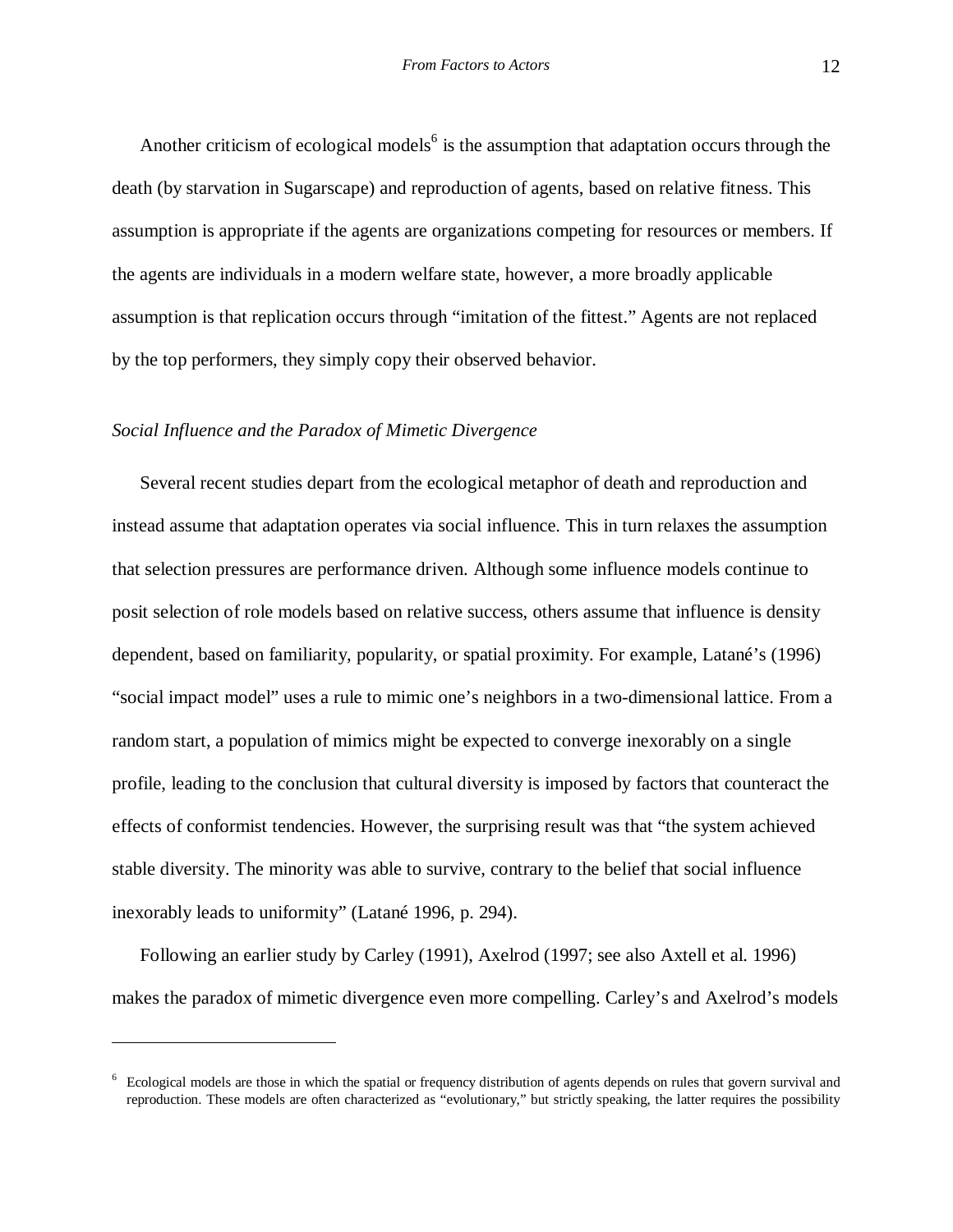couple local influence (the tendency for people who interact frequently to become more similar over time) and homophily (the tendency to interact more frequently with similar agents). This closes the loop: the more agents interact, the more similar they become, and the more similar they become, the more likely they are to interact. More precisely, neighboring agents on a twodimensional lattice interact with a likelihood determined by the similarity of their cultural traits (given by a simple, randomly-assigned string of numbers). Interaction, in turn, reduces remaining differences. Axelrod expected this self-reinforcing dynamic would lead inexorably to cultural convergence and homogeneity. Again the result was surprising. He found that "local convergence can lead to global polarization" and that unique subcultures can survive in the face of a seemingly relentless march towards cultural conformity. Stable minority subcultures persist because of the protection of structural holes created by cultural differences that preclude interaction, thereby insulating agents from homogenizing tendencies.

Axelrod's model also reveals a surprising effect of population size. Intuitively, one might expect larger numbers of stable subcultures to emerge in larger populations. However, Axelrod found a nonlinear effect, in which the number of minority cultures first increases with population size but then decreases. This counter-intuitive result illustrates the principle of "gambler's ruin." Large populations allow for larger cultural movements that can survive random fluctuations in membership better than smaller competitors. As the big get bigger, the number of minority subcultures diminishes.

Axelrod begins with a heterogeneous population and shows that heterogeneity persists. But how does the initial heterogeneity arise? Axelrod also assumes spatial networks that restrict

for entirely new types of agents to appear that were not present at the outset.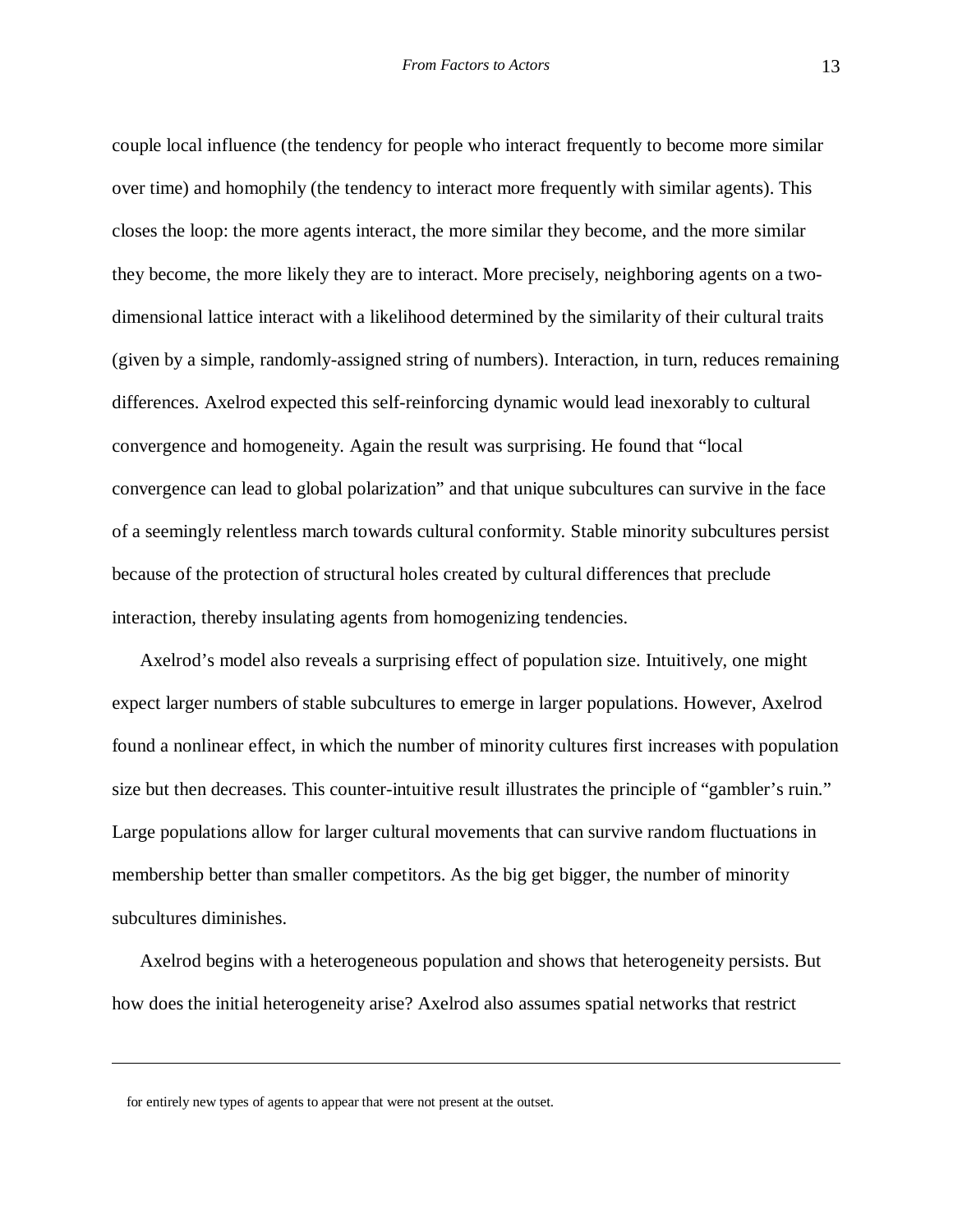interaction to nearby neighbors. Will differentiation persist if the spatial restriction is removed and interaction is based only on similarity?

Mark (1998) addresses these questions in a paper that explains social differentiation "from first principles," starting from homogeneity and without spatial constraints on interaction. Agents initially interact randomly, with anyone in the population, and then later with a probability determined by cultural similarity. Mark finds that a self-reinforcing dynamic based on homophily is sufficient to create an emergent network with local patterns of interaction among distinctive subcultures. Contrary to Axelrod, Mark also finds that population size decreases cultural homogeneity, due to the absence of spatial restrictions on interaction in the model.

One limitation in most social influence models is the assumption that influence is only positive. However, social relations can also have negative valence, such that the state of an agent tends toward maximal distinctiveness rather than similarity. Contrary to theories of homophily, dissimilarity does not always weaken the social tie; rather, it may sometimes *strengthen* the negative relation (or enmity). Structural differentiation based on positive and negative influence has been studied using "attractor neural networks," a cognitive modeling technique developed by Hopfield (1982) and applied to social influence by Nowak and Vallacher (1998; see also Kitts, Macy, and Flache 1999).

Artificial neural networks are a simple type of self-programmable learning device based on parallel distributed processing (Rummelhart and McClelland 1988) and modeled after the nerve systems of living organisms. In elementary form, the device consists of a web of neuron-like units (or "neurodes") that fire when triggered by impulses of sufficient strength, and in turn stimulate or inhibit other units when fired. The effect of an impulse (as stimulus or inhibitor) depends on the sign and strength of the synaptic connection between the two neurodes. The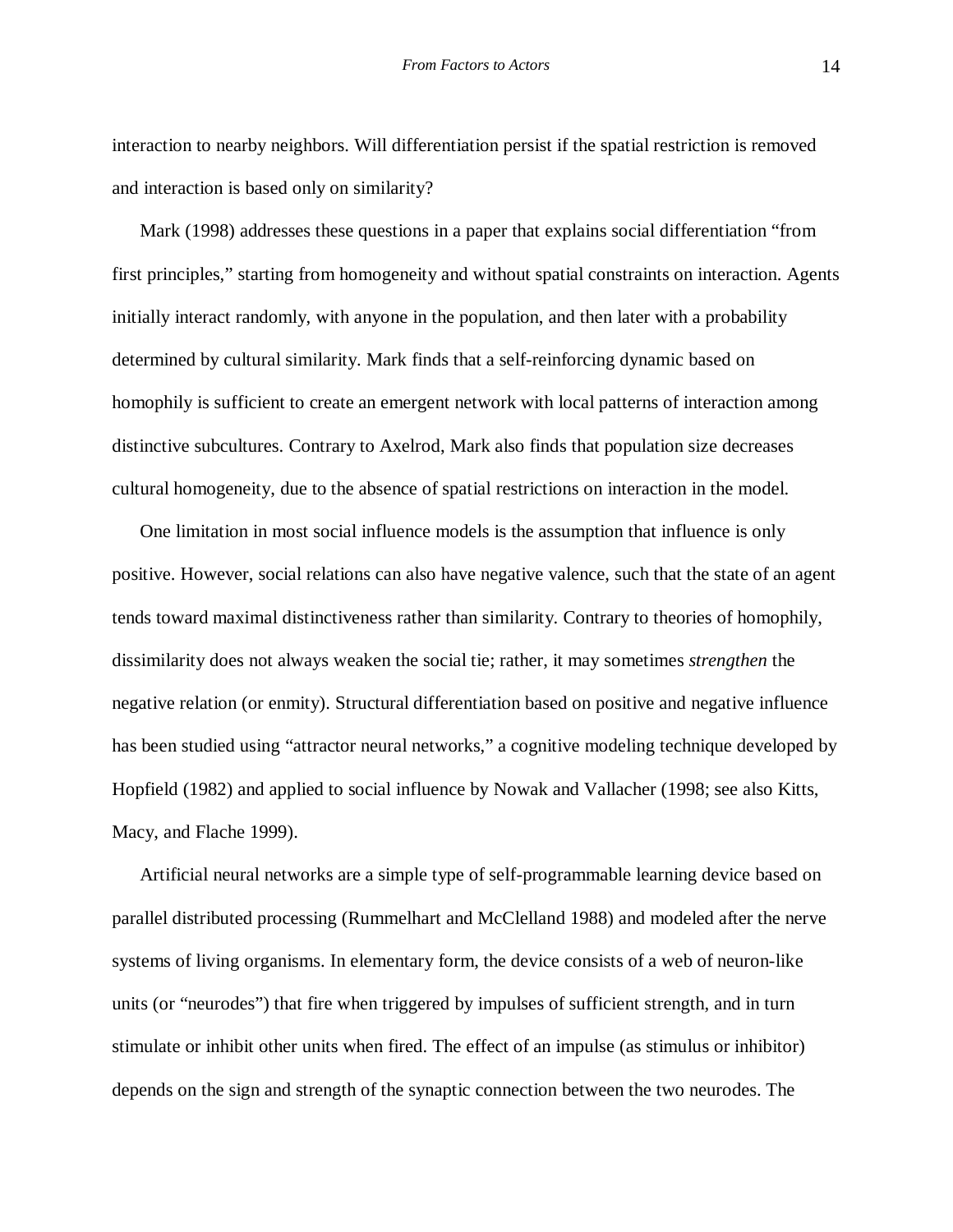network learns by modifying these path coefficients. In "feed-forward" networks, learning is based on environmental feedback that propagates backward through the network. In "attractor" networks, the path coefficients are updated based on the similarity between the states of connected nodes.

While feed-forward networks can be used to model agent cognition, attractor networks provide an intriguing alternative to standard network models of social interaction. Attractor networks not only allow for both positive and negative influence, they also incorporate basic principles of structural balance (Cartwright and Harary 1956) and network transitivity. These models go "beyond the usual depiction of the similarity-attraction relationship" by modeling "dynamics of any given dyad in the context of other dyads in a larger social structure" (Nowak and Vallacher 1998:21).

Feed-forward devices have been used to model cognitive social differentiation, based on selfaffirming stereotypes. Vakas-Duong and Reilley (1995; see also Bainbridge 1995) study the emergence of irrational racial hiring preferences that are less profitable than purely meritocratic selection. In their model, employers learn to make intuitive hiring decisions based on what connotations come to be associated with the traits exhibited by job applicants, while applicants associate traits with relative success. The simulation results showed how irrational beliefs can easily become self-sustaining following an early accident of association that sows the seeds of racial preference in an employer's mind. This in turn makes it difficult for talented members of the same race to gain employment and this diminishes that race's access to emerging status symbols.

Other models of cognitive social differentiation focus on the self-reinforcing dynamics created by stereotypical beliefs that change the behaviors on which the beliefs are based. Orbell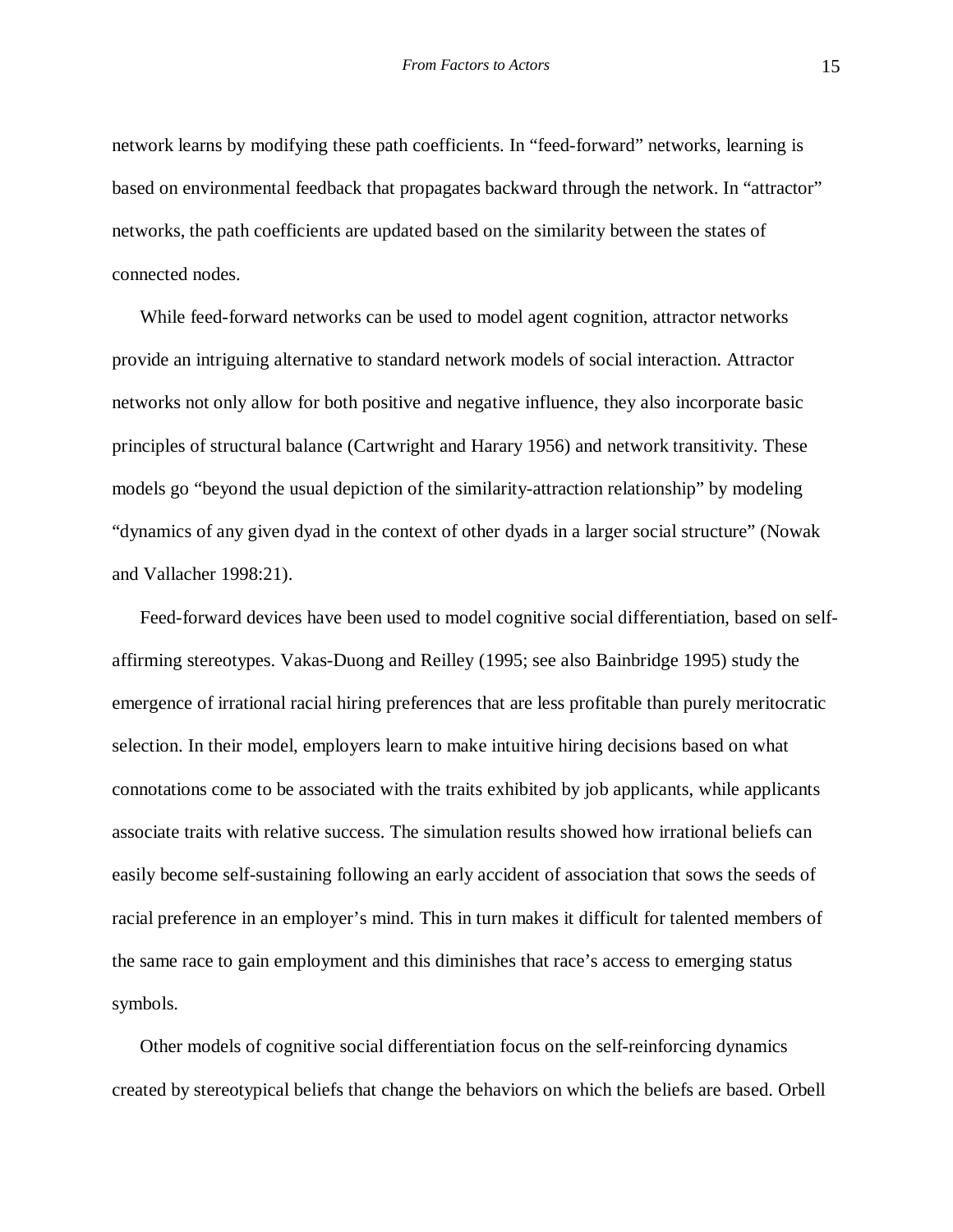et al. (1996) model self-organizing stereotypes in a population of 1000 adaptive agents playing Prisoner's Dilemma games with an option to exit. Prisoner's Dilemma is a two-person game in which the best move is to "defect" (e.g., cheat), no matter what the partner is expected to do, but when each defects, the outcome is deficient for both. However, the authors' interest is focused not on the problem of cooperation but the formation of groups and group stereotypes. Agents are assigned a "tag" that indicates their membership in one of two groups. That is the only difference among the agents. Agents update their tag-specific expectations of cooperative behavior based on the outcomes of interactions. Agents also become more likely to cooperate with members of groups they expect to cooperate. In one experiment, each agent cooperates sixty percent of the time with members of both groups**.** The two groups are equal in size but one group enjoys a slightly better (but undeserved) initial reputation. They find that agents from both groups converge on an increasingly strong preference for interaction with members of the initially preferred group. In a second experiment, the two groups have identical initial reputations but differ slightly in size. Again, agents from both groups converge on a preference for interaction with members of the larger group. In both experiments, the mechanism is straightforward. If you interact with one group more than the other (either because you expect cooperation from this group or there are more of them in the population), you update your expectations for this group more than for the other. Since both groups are relatively cooperative, the updating always causes expectations of cooperation to increase. Therefore, the more you interact with one group, the more you expect its members to cooperate, and in turn, the more you cooperate with them. The more others cooperate with them, the more they cooperate as well, thereby affirming the expectation on which the preferential interaction is based.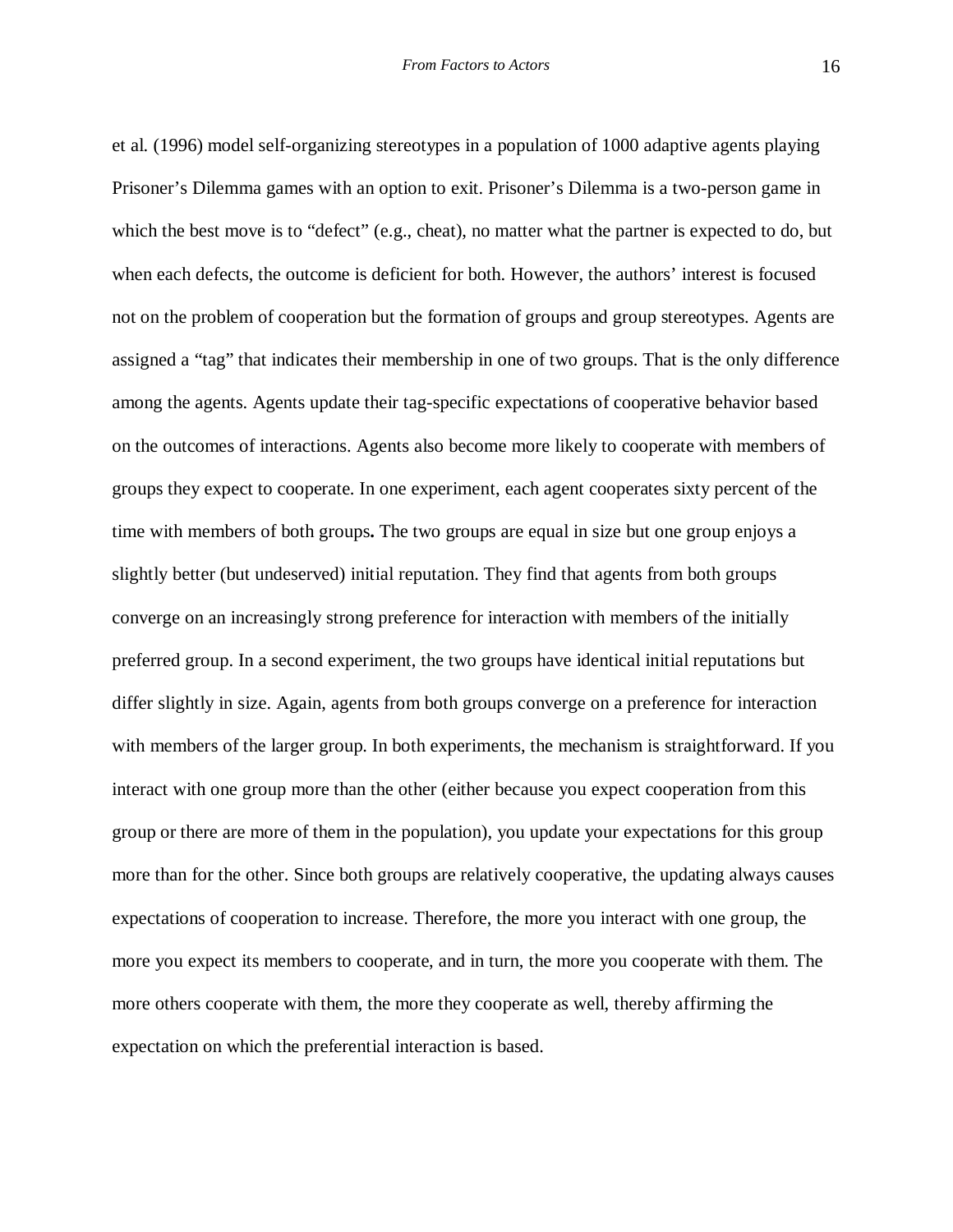## *Diffusion of Innovation*

The models considered so far all explore emergent networks based on structural differentiation. However, social influence models can also be used to study self-reinforcing dynamics that lead to diffusion of innovations, coordination of conventions, emergent norms, and cultural convergence. Diffusion models start with some distribution of practices and a rule by which agents decide whether to abandon current practice in favor of one used by another agent. In contrast to models of differentiation that typically assume prior interaction as the basis of influence, diffusion models often assume that influence is based on popularity (either directly or indirectly) or success or some combination of the two.

Rosenkopf and Abrahamson (1999) studied diffusion where influence derives from popularity, without regard to prior interaction history or relative success. This creates a "positive feedback loop where adoptions by some actors increase the pressure to adopt for other actors" Rosenkopf and Abrahamson (1999: 361). However, influence was weighted by reputations (which were exogenous to the model) and combined with information about the unprofitability of innovations. The network was fully connected, that is, each agent had access to the decisions and reputations of all other agents in the population. They found that "bandwagons occur even when potential adopters receive information about others' unprofitable experiences with the innovation" (Rosenkopf and Abrahamson (1999: 361). Their model shows how agents can converge on inefficient practices but not how conformity collapses.

Bullnheimer and Zeller (1998) studied the diffusion of innovation among firms based on the assumption that firms evaluate the relative performance of alternative technologies based on their own experience with a technology as well as the performance of others. They assume that firms have knowledge of the adoptions and performance of all other firms. They found that firms who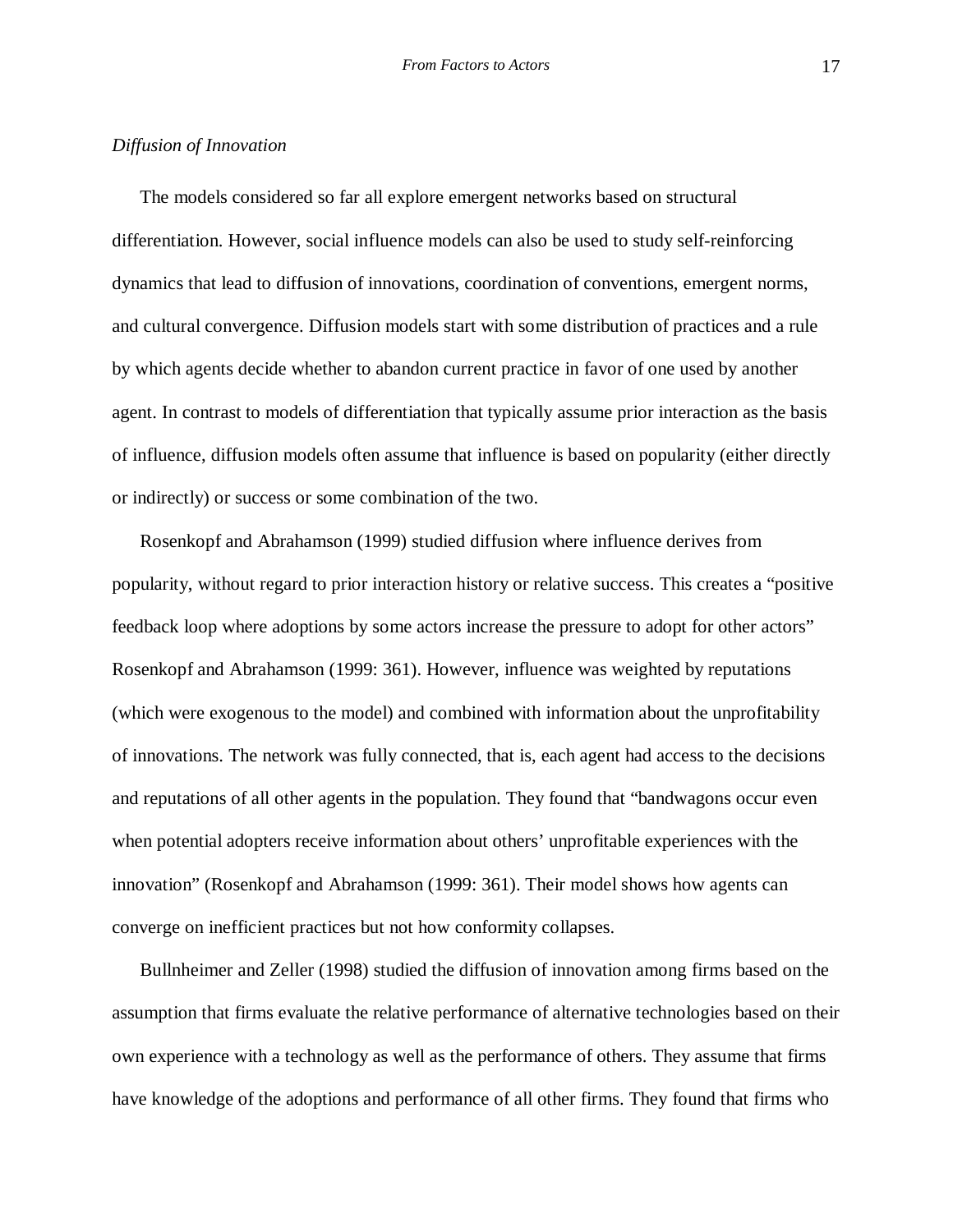combine imitation with their own experience outperform "both pure imitators and nonimitators in production efficiency as well as in profits." This model also explains stable homogeneity but not how conformity might then collapse.

Strang and Macy (2001) bridge these studies by showing how a decision rule similar to those Bullnheimer and Zeller found to be highly efficient can nevertheless trap firms in a fad-like bandwagon of adoption and abandonment of innovations that are worthless or nearly so. They assume firms evaluate current practice based on their balance sheets, and if dissatisfied, turn to "best practices" for new ideas. In a series of computational experiments, they manipulate the intrinsic value of innovations, the stratification of the market, and the skepticism of managers to see how these affect the fad-like pattern. Results show that fads are most likely in stratified markets where innovations have a modest effect on performance and managers are not so skeptical that they cannot see the performance differences.

#### **Emergent Order: Models of Collective Action, Trust, and Cooperation**

In models of structural differentiation, agents influence others in response to the influence they receive, leading to spatial or social clustering, such as Reynold's flocks of "boids." Interest centers on the self-organization of dynamic structural configurations, and not on their consequences. Models of emergent order, in contrast, focus attention on the ways in which network structures affect the viability of prosocial behavior. Four network properties have been shown to promote cooperation and participation in collective action:

• *Relational stability*: on-going relationships lengthen the "shadow of the future" (Axelrod 1984).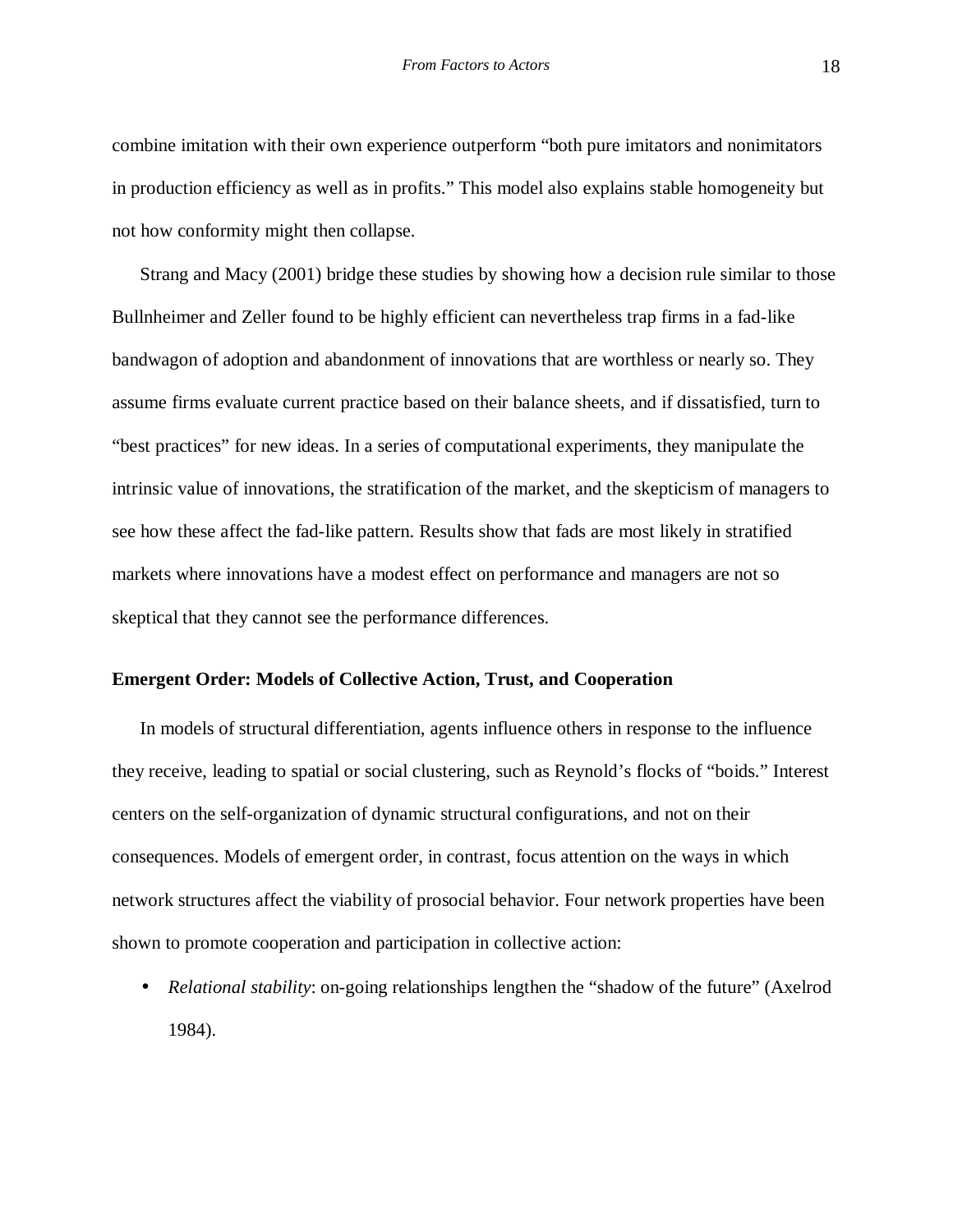- *Network degree:* the coordination complexity of local norms increases with the number of social ties (Macy and Skvoretz 1998).
- *Homophily*: agents tend to interact with partners who use similar strategies (Cohen, Riolo, and Axelrod 2001).
- *Transitivity*: an agent's partners tend to interact with each other. This in turn affects:
	- Diffusion of reputations (Takahashi 2000).
	- Bandwagons caused by threshold effects (Chwe 1999).
	- Monitoring and enforcement of conformity to prosocial norms (Kim and Bearman 1997).

# *Relational Stability*

The classic study of emergent order is Axelrod's (1984) *Evolution of Cooperation.* Although defection is the dominant strategy in a single play of Prisoner's Dilemma, that is not true when the game is played repeatedly in an on-going relationship. However, this does not guarantee cooperation. In fact, there is no dominant strategy in repeated play, and game theory cannot predict which of countless possible conditionally cooperative strategies will emerge as an equilibrium. To find out, Axelrod organized a computer tournament in which agents played a round robin iterated Prisoner's Dilemma. He invited leading game theorists to submit strategies, and each submission was assigned to one of the agents. The winner was the simplest contestant, Anatol Rapaport's "Tit for Tat," a strategy that never defects unless provoked and quickly forgives. However, the success of Tit for Tat depends on the prospect of an on-going interaction, what Axelrod calls "the shadow of the future."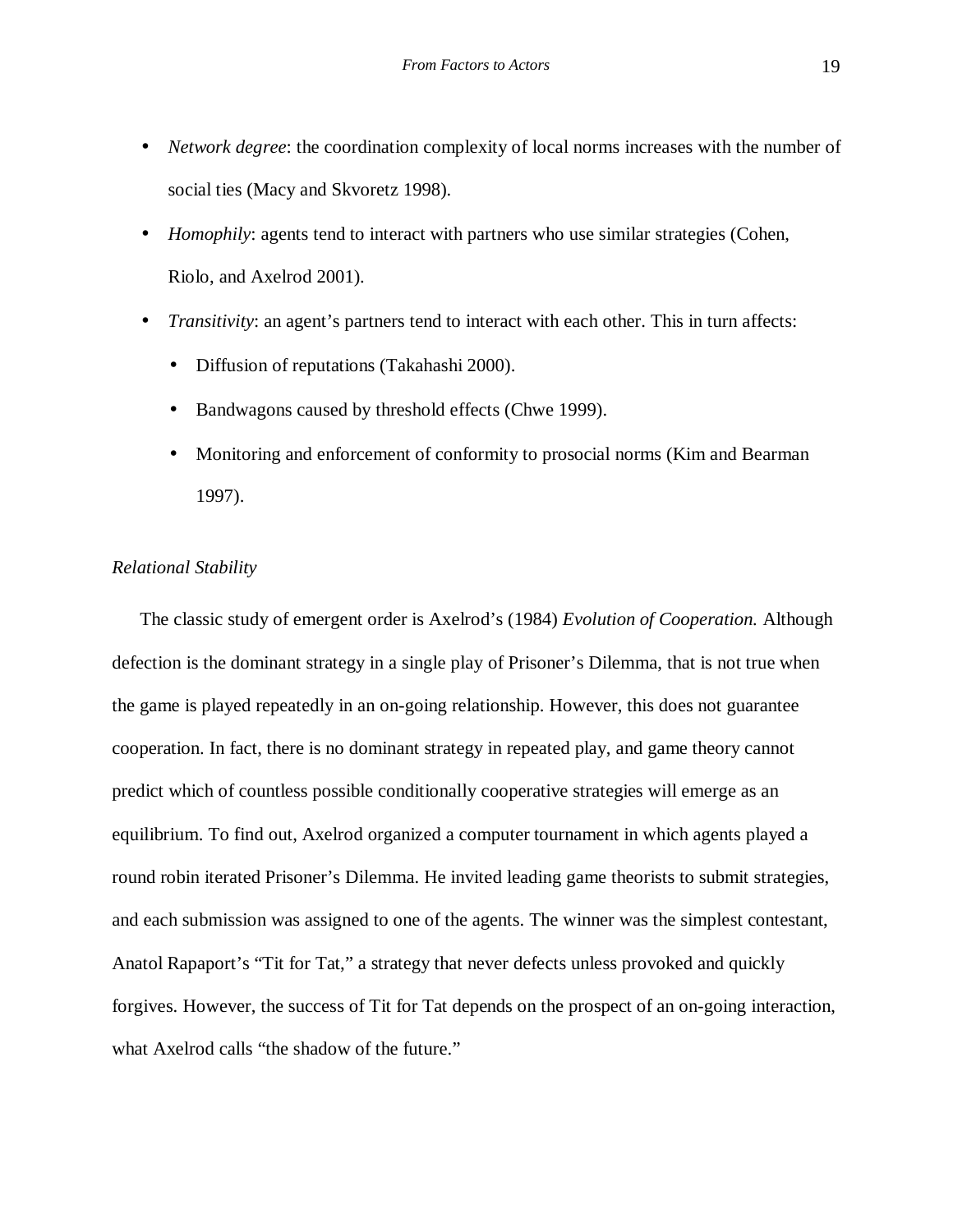Tit for Tat always cooperates unless provoked, and then always retaliates. Variations on Tit for Tat use less-strict accounting. De Vos, Smaniotto, and Elsas (2001) compare the evolutionary viability of two types of reciprocity, based on strict vs. loose accounting. Payoffs determine whether an agent survives, and strategies reproduce in proportion to the survival rate. Agents ask for help when it is needed and decide to whom to give it (if anyone), based on past exchanges. Some agents insist on keeping the books strictly balanced, while others favor commitment to old partners, even if they are in arrears. In a population that includes non-givers, simulations demonstrate the importance of committing oneself to an on-going relationship. Ironically, the results suggest that a looser "commitment strategy," based on long-term balancing of the books, is superior to a strategy of strict reciprocity that is less vulnerable to being cheated, a result similar to that reported by Kollock (1993) based on a similar ecological competition. However, Kollock's agents were paired randomly, without the option to select their partners. He also found that loose accounting is superior, but only if the environment is noisy (with occasional mistakes and misinformation). Strict reciprocity is then prone to needless recrimination that can be avoided by looser accounting systems.

One problem with this modeling strategy is that the outcome of an evolutionary tournament may be an artifact of a theoretically arbitrary set of initial contestants. This led Axelrod to use a genetic algorithm (GA) to see if Tit for Tat would evolve in an open-ended population in which strategies could evolve from a random start (1997:14-29). Working with John Holland, Axelrod found several strategies similar to Tit for Tat that proved to be highly robust.

Genetic algorithms are strings of computer code that can mate with other strings to produce entirely new and superior programs by building on partial solutions. Each strategy in a population consists of a string of symbols that code behavioral instructions. These symbols are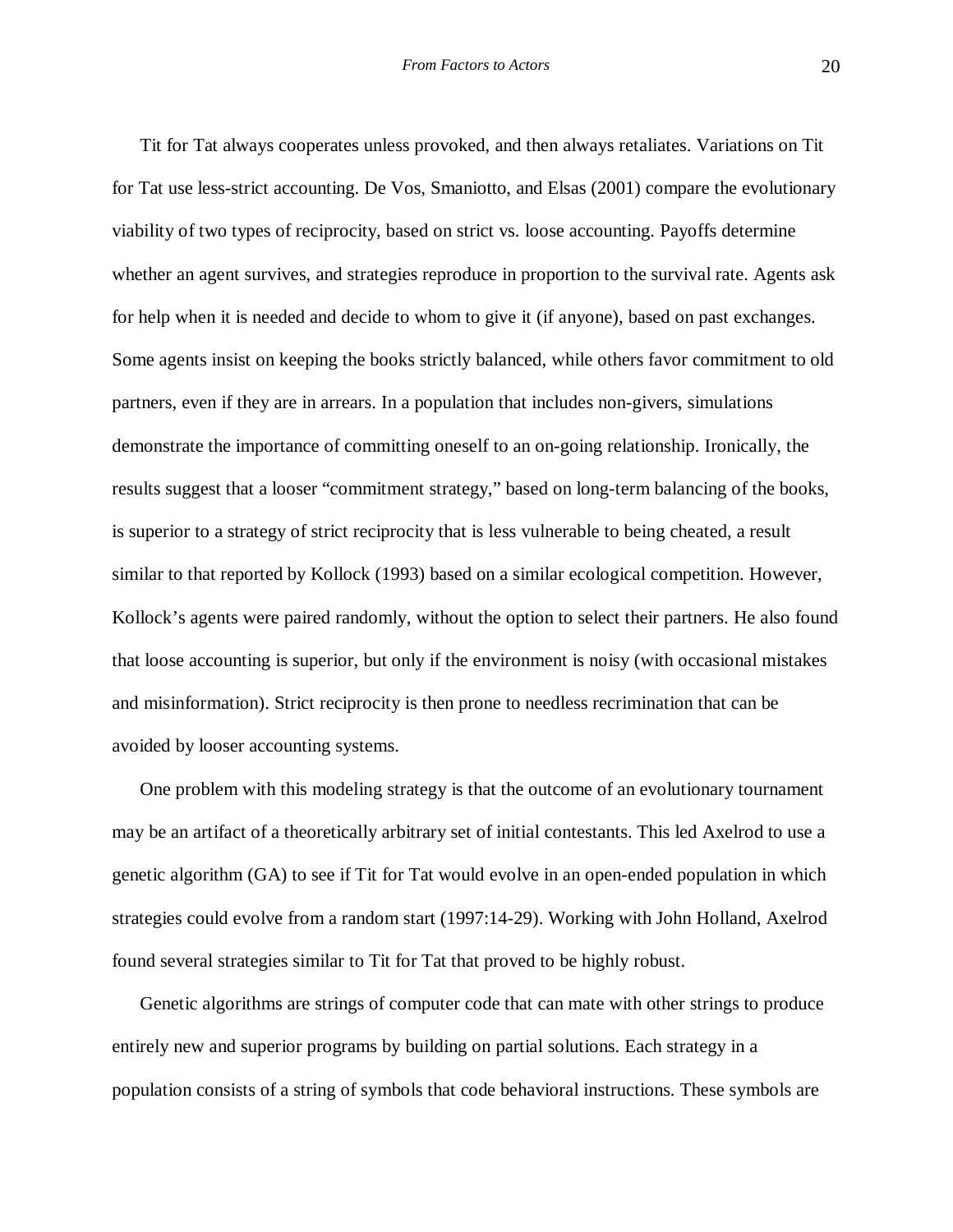often binary digits (or "bits") with values of 0 or 1. A string of symbols is analogous to a chromosome containing multiple genes. A set of one or more bits that contains a specific instruction is analogous to a single gene. The values of the bits and bit-combinations are analogous to the alleles of the gene. A gene's instructions, when followed, produce an outcome (or payoff) that affects the agent's reproductive fitness relative to other players in the computational ecology. Relative fitness determines the probability that each strategy will propagate. Propagation occurs when two mated strategies recombine. If two different rules are both effective, but in different ways, recombination allows them to create an entirely new strategy that may integrate the best abilities of each "parent," making the new strategy superior to either contributor. If so, then the new rule may go on to eventually displace both parent rules in the population of strategies. In addition, the new strings may contain random copying errors. These mutations restore the heterogeneity of the population, counteracting selection pressures that tend to reduce it.

The GA can be used to discover both optimal and likely solutions. Where the aim is to discover what agents should do to optimize performance, the models typically assume global search. This means every agent has complete knowledge of the strategies and fitness of every member of the population and plays against every member of the population with equal probability. Where the aim is to find what agents are likely to do, models often assume local rather than global interaction and knowledge (Klos 1999). Local search can be implemented by embedding the GA in a spatial or social network.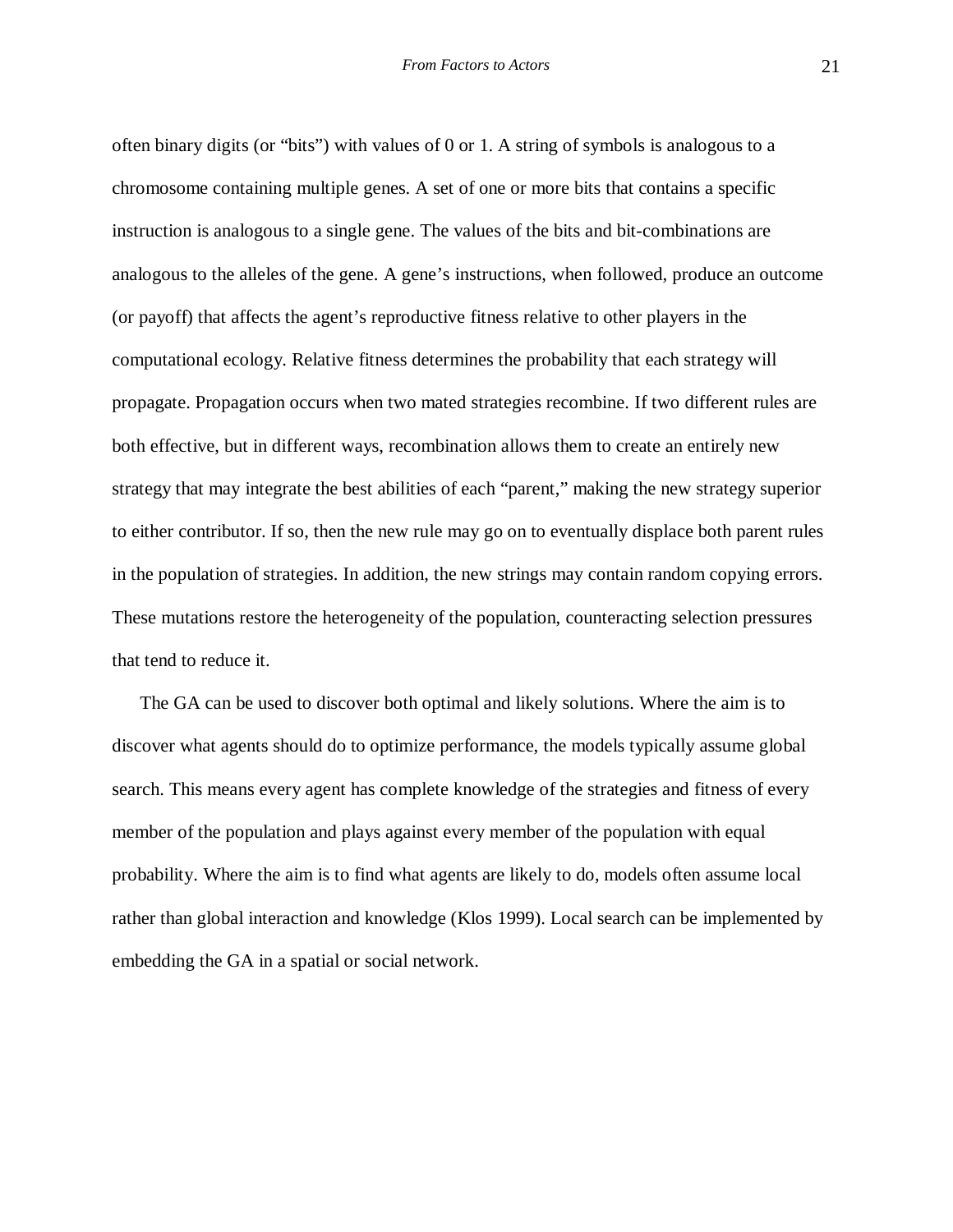# *Network Degree*

Macy and Skvoretz (1998) embed the GA in a social network to test Weber's theory that Protestant sects in colonial America provided cultural markers needed for trusting strangers in physically dispersed markets. The problem in Weber's argument is that the need for economic growth does not guarantee the evolution of the means for its realization. Macy and Skvoretz's simulations show that a system of "telltale signs" is highly fragile, even with unrealistically generous assumptions about cultural diffusion. However, the robustness can be greatly improved when exchanges are embedded in social structures comprised of a large number of small communities, precisely the conditions that Weber identified in colonial America.

# *Homophily*

Smith and Stevens (1999) model the formation of psychological support networks in which agents seek out relationships with others that will help them manage anxiety. In their model, agents decide with whom to form relationships through a process of assortative mating. They find that agents form relationships with partners who are similar to themselves in their ability to manage stress, creating homophilous clusters. They also discover an exception to Granovetter's (1973) theory of the strength of weak ties. In needy populations, support networks form with stronger attachments but lower transitivity than in populations with less need for social support.

Several other recent studies also suggest that the viability of cooperation is greatly improved when populations can self-organize into locally homogenous clusters (Lomborg 1996). For example, Pedone and Parisi (1997) use socially embedded artificial neural networks to show how altruistic behavior can arise among similar agents and conclude that similarity conveyed by culture may be what allows altruism to evolve in natural settings.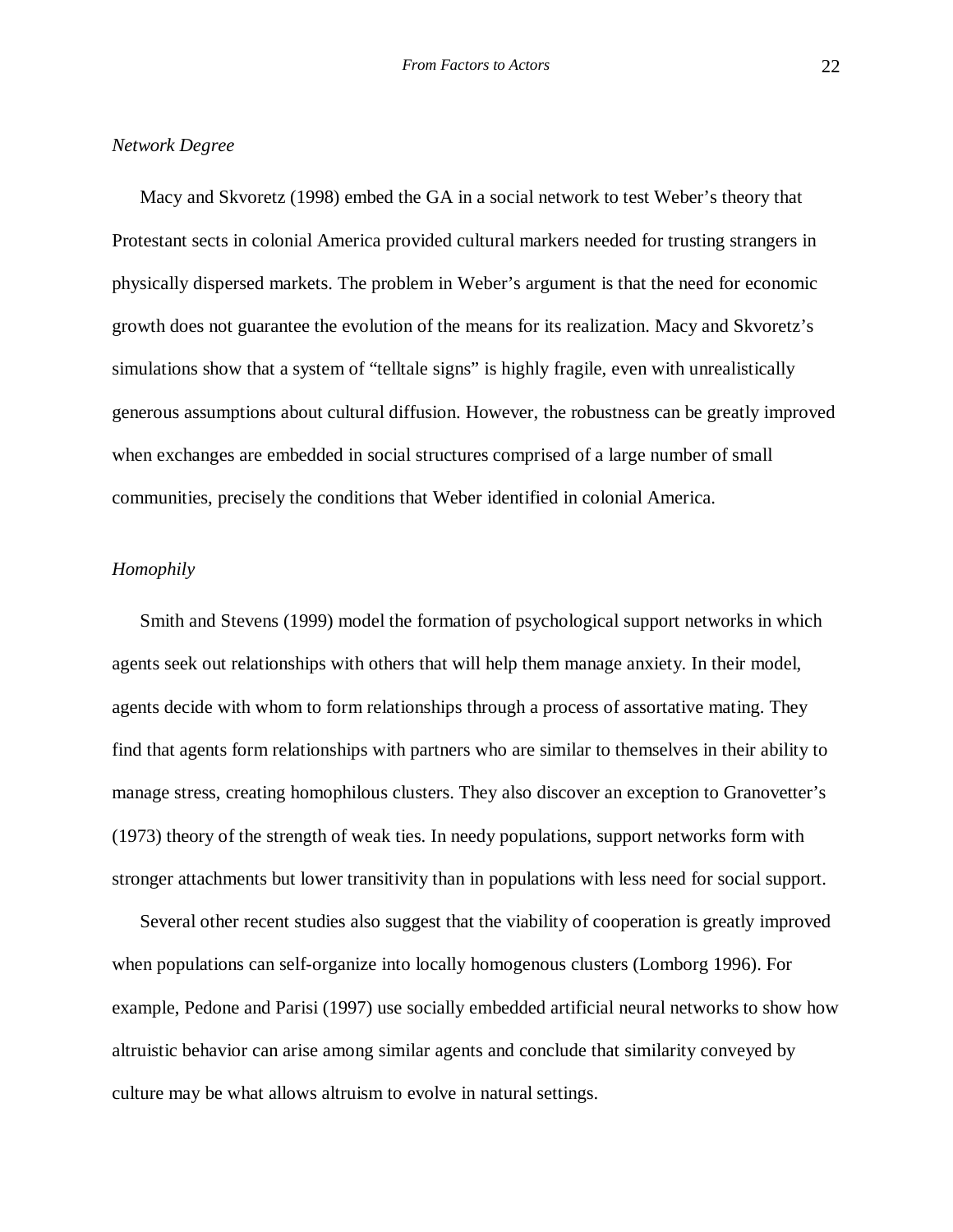Other studies explore the effects of homophilic clustering in spatial networks. Eshel et. al. (2000) use spatial clustering on a one-dimensional array where agents play Prisoner's Dilemma. Their agents have only two possible strategies, cooperate or defect. Agents interact strategically with nearest neighbors and imitate those (in a somewhat larger neighborhood) who are most successful. Because they cannot reciprocate, there is no advantage to cooperating even in an ongoing relationship. Nevertheless, when the game is spatially embedded, they find that cooperation is "a stable strategy that cannot easily be eliminated from the population."

Flache and Hegselmann (1999) explore the macro implications of alternative assumptions about agent cognition in a social support game played on a torus. Rational agents make the choices prescribed by analytical game theory, while adaptive agents respond to experience through reinforcement learning. In each case, agents migrate on the grid, selecting neighbors from whom to request help and deciding whether to service the requests of others in a sequentialplay asymmetric Prisoner's Dilemma, where payoff asymmetry reflects difference among agents in the need for and ability to help and sequential play represents the problem of generalized exchange. The forward-looking model makes strong assumptions about information: Each agent knows all players' locations, their payoffs, and their level of need. Flache and Hegselmann find that both forward- and backward-looking agents self-organize into solidary clusters based on class position. However the stratification structure differs. Rational egoists tend to form an "onion-shaped structure of solidarity" with the wealthiest at the center of a large heterogenous cluster, surrounded by rings of increasingly needy agents. In contrast, backward-looking agents migrate into distinct homogenous clusters with much greater class segregation than found among rational egoists.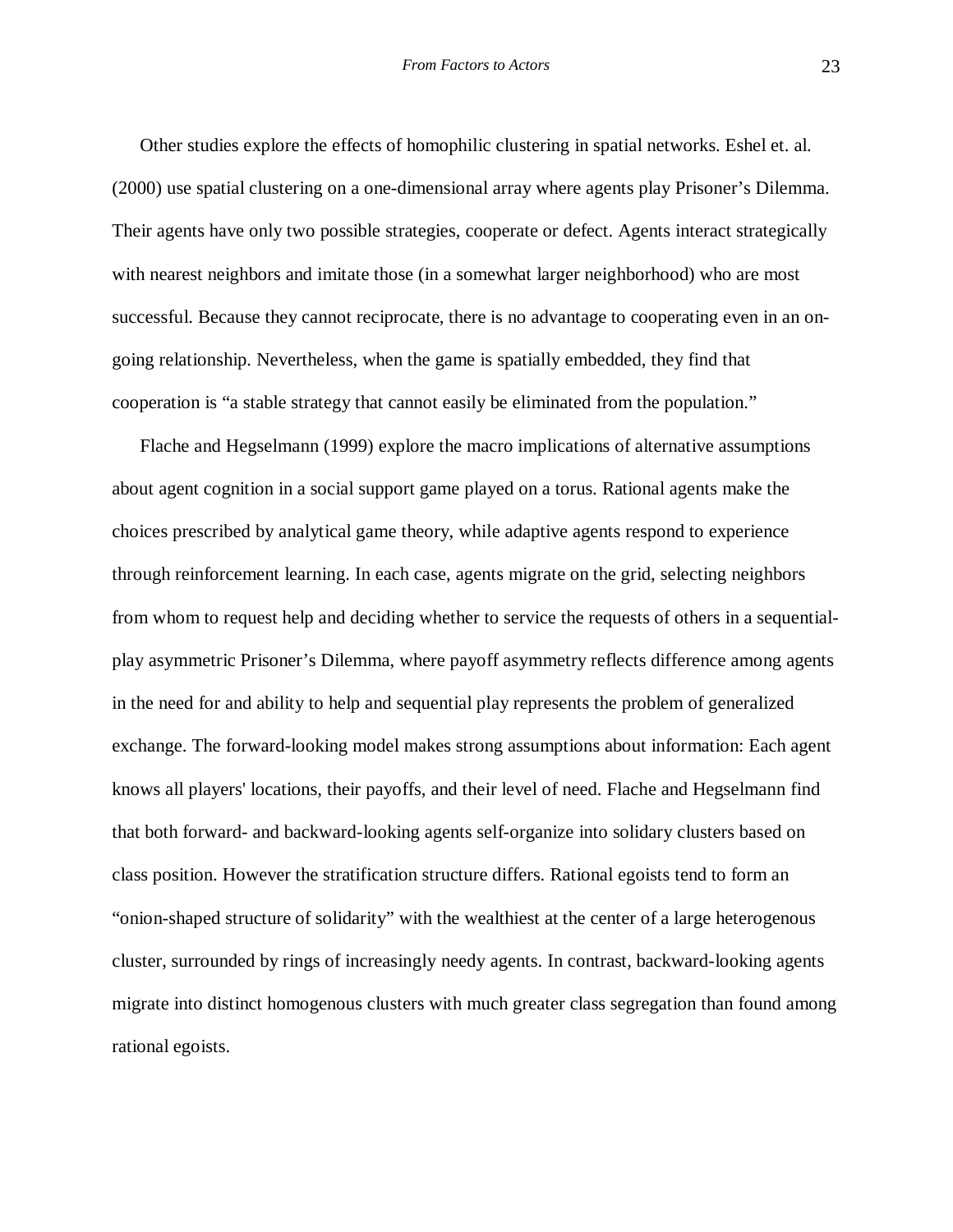In sum, numerous studies converge on the conclusion that prosocial strategies thrive on both spatial and social embeddedness, due to homophilic interaction (the tendency to interact with similar strategies while avoiding contact with predators). However, Cohen, Riolo, and Axelrod (2001) point out that what appears to be the effect of homophily may actually be due to the effects of relational stability and transitivity. Transitivity (or "clustering") means that "paired agents have neighbors who are themselves paired" (Cohen et al. 2001: 11). For example, in a Moore neighborhood, each of an agent's eight neighbors interacts with two of the other seven. Relational stability (which they call "context preservation") means that agents continue to interact with the same partners across many periods, creating a "shadow of the adaptive future." The smaller the neighborhood, the greater the chance of interacting with a previous partner. In short, the effect of embeddedness may not be due to the tendency for local interactions to be with partners who are *similar*, as most studies have assumed, but the tendency for partners to be *correlated* (due to network transitivity) or *familiar* (due to local pairing).

The authors tease apart these effects by manipulating network structure in a population of 256 agents who play a four-iteration Prisoner's Dilemma game with each of four different partners in each period, for 2500 periods. Agents are programmed with three (initially random) probabilities for cooperating under three conditions: the first move of the game, after the partner cooperates, and after the partner defects. Between periods, agents adopt the strategy used by the most successful of their four partners, based on the payoffs accumulated during that period. In this model, many different strategies can produce identical behavior under given conditions, and the authors do not explain how agents know which of these was actually responsible for the behavior they observe, but somehow the agents guess correctly about ninety percent of the time.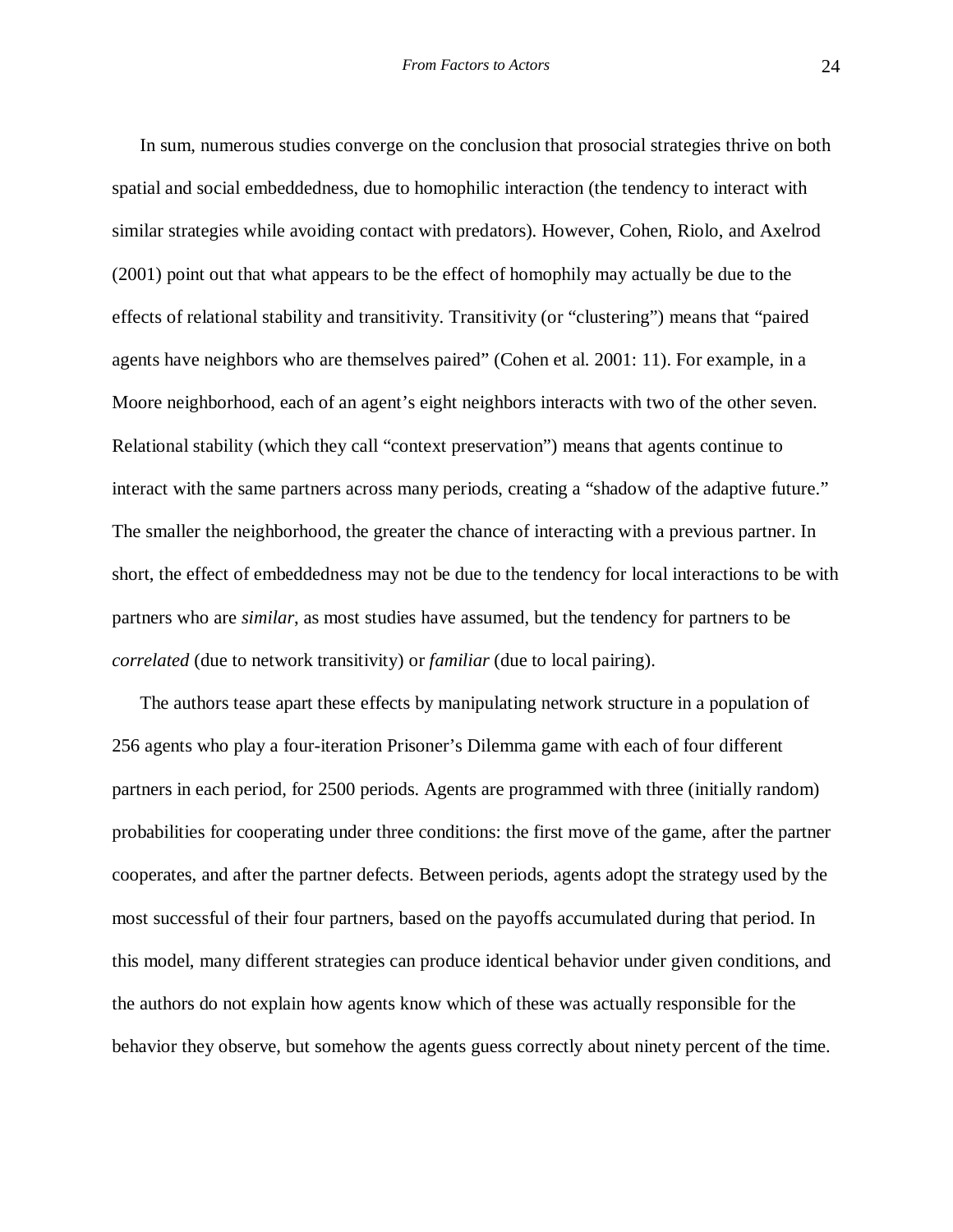Using controlled computational experiments, the authors observe the independent effects of homophily, on-going relations, and transitivity ("clustering"). They find that on-going relations greatly improve the viability of cooperation while clustering alone has little effect. However, the effect of relational continuity is not due to the prudence of being nice to those one expects to meet again. Because agents imitate their partners, ongoing relations increase the chances that an agent will interact with a partner using a similar (if not identical) strategy. They conclude that "friendly" strategies do well so long as they can generally avoid those that are not.

#### *Diffusion of Reputations*

Takahashi (2000) uses an evolutionary model to study the emergence of generalized exchange, in which agents give and receive help but not to one another directly (as in the Kula ring). Takahashi challenges previous studies that assumed that these exchange systems require either altruism or centralized enforcement of the rules of exchange. He then uses an evolutionary model to show that exchange systems can self-organize based on norms of generalized reciprocity (giving selectively to those who give to third parties). He programs agents with two genes that control compliance with norms of generalized exchange and enforcement of compliance by others. The first gene controls the amount the agent gives to others and the second gene controls reciprocity, based on the recipient's reputation for giving to others. Giving and receiving determines each agent's relative fitness or chances for reproduction. Reproduction copies the agent's genes with a small probability of mutation. However, with only two genes, there is no need for recombination, so Takahashi does not use a genetic algorithm. Simulations show that a system of generalized exchange can evolve in a population that is initially nongenerous, assuming agents have perfect information about the past behavior of other agents.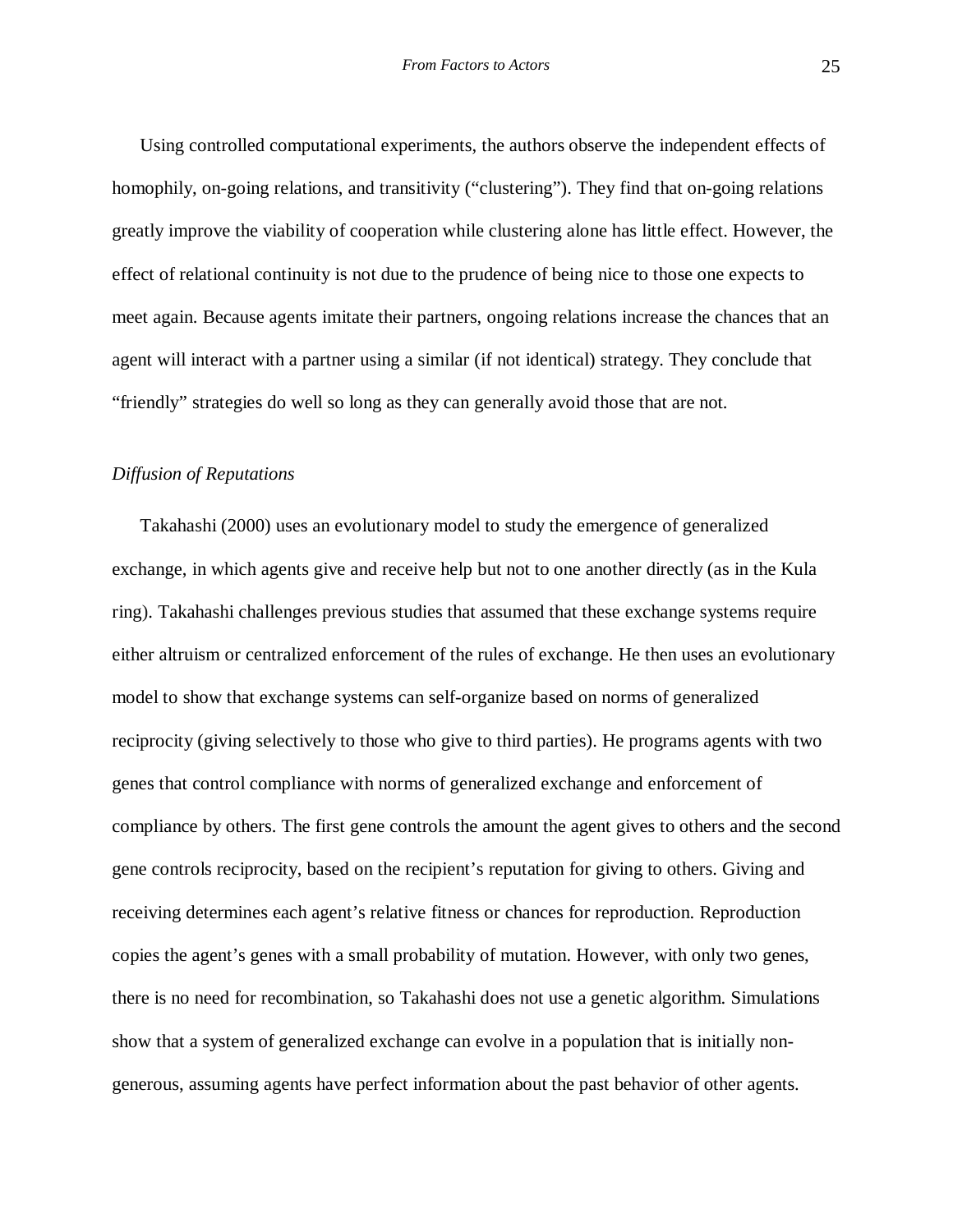Takahashi then relaxes this assumption by positioning agents on a two-dimensional grid, restricting their knowledge, interaction, and reproductive competition to their Moore neighborhood. Thus, agents continue to have perfect information about all their potential exchange partners, of whom there are now only eight (instead of 19). Generalized exchange emerges within each of the overlapping neighborhoods, but Takahashi did not test to see if generalized exchange could evolve between members of different neighborhoods when reputational knowledge remains local.

Castlefranchi, Conte, and Paolucci (1998; see also Conte and Castelfranchi 1995) examine the effect of reputations on deterrence of aggressive behavior on a two-dimensional grid where agents compete locally for scarce resources and adaptation operates through evolutionary selection. They find that a pro-social strategy can thrive in a homogenous population but suffers as contact with aggressors is increased. However, the aggressor's advantage is diminished if agents can exchange information on the reputations of others. Saam and Harrer (1999) used the same model to explore the interaction between normative control and power. They find that systems of informal social control can tip toward either greater equality or inequality, depending on the extent of inequality at the outset.

## *Bandwagons*

Network transitivity (clustering) becomes much more important when outcomes depend on the flow of information through the network. Chwe (1999) proposes a threshold model of collective action in which agents choose to participate depending on the number of neighbors expected to participate. Expectations of neighbors' behavior depends in turn on expectations of neighbors' neighbors' behavior, and so on. In the base condition, 30 agents are randomly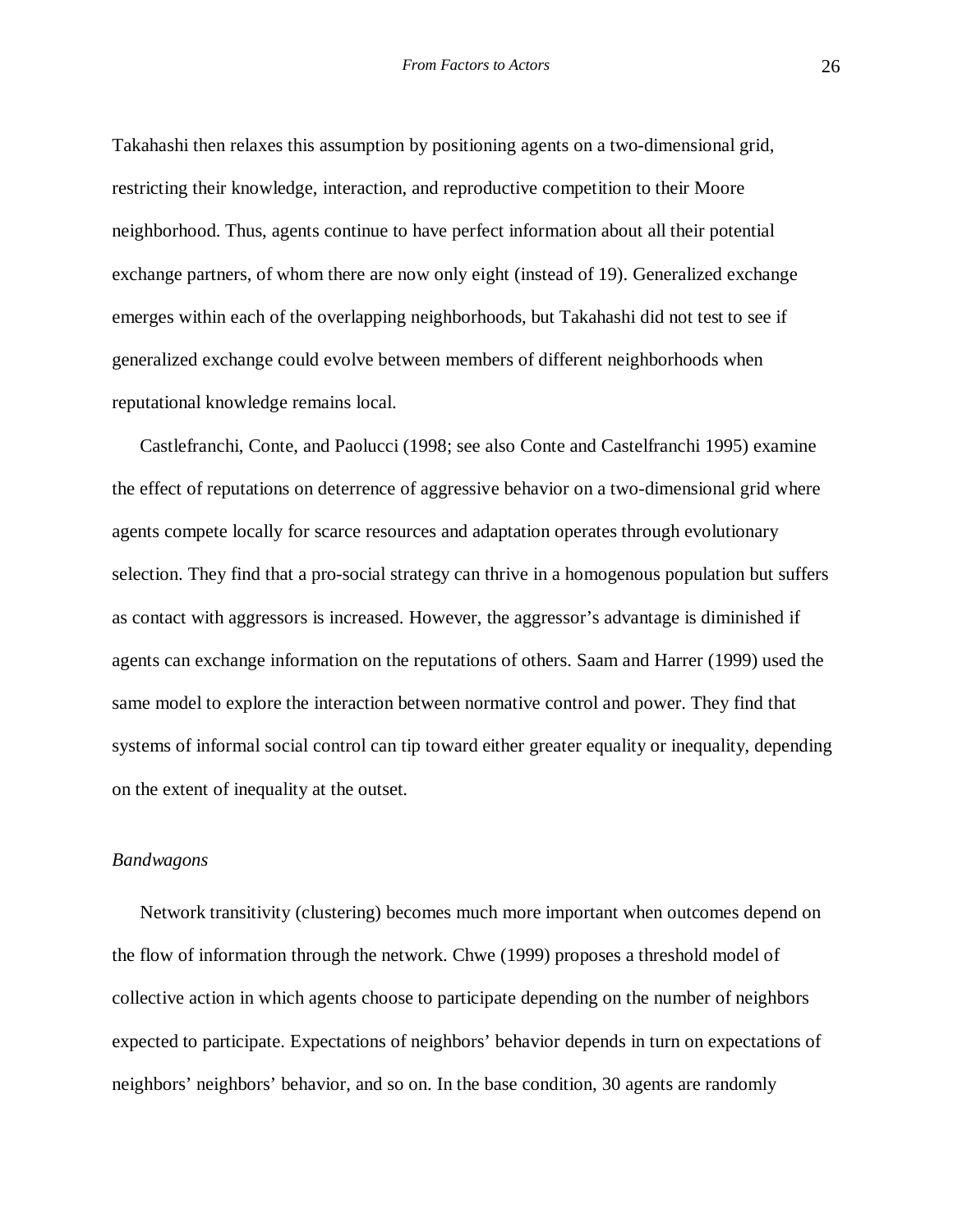assigned two partners with whom they remain attached for the duration of the simulation. Chwe then manipulates transitivity by increasing the number of partners and the bias toward selecting the partners of one's partners. High transitivity avoids an endless regress because an agent's neighbors and the neighbors' neighbors are likely to be the same people. Transitivity is especially important in populations with low thresholds that can be triggered by local knowledge about the behavior of members of densely tied but relatively small local clusters. This may explain the importance of overlapping social ties for Freedom Summer participation reported by McAdam (1988). Conversely, Chwe demonstrates the strength of weak ties in populations with high thresholds. Low transitivity facilitates the diffusion of information about participation of distant agents. Watts' (1999) "small worlds" model suggests that the optimal configuration may be a highly clustered network with a few ties between each small and densely tied locality.

## *Social Pressure*

Chwe's thresholds correspond to agents' concerns about the efficacy of participation in collective action (see also Marwell and Oliver 1993; Macy 1991). Thresholds can also represent agents' responsiveness to social pressures to conform to an emergent norm, as in "bandwagon" models of self-reinforcing popularity. Kim and Bearman (1997) model collective action among agents whose interest in the public good is heavily influenced by social pressure from other participants in their local network. This causes interest in the collective action to spread like a contagion through network channels. The authors find that participation spreads most effectively within densely clustered subnetworks comprising a critical mass of highly-interested primary contributors.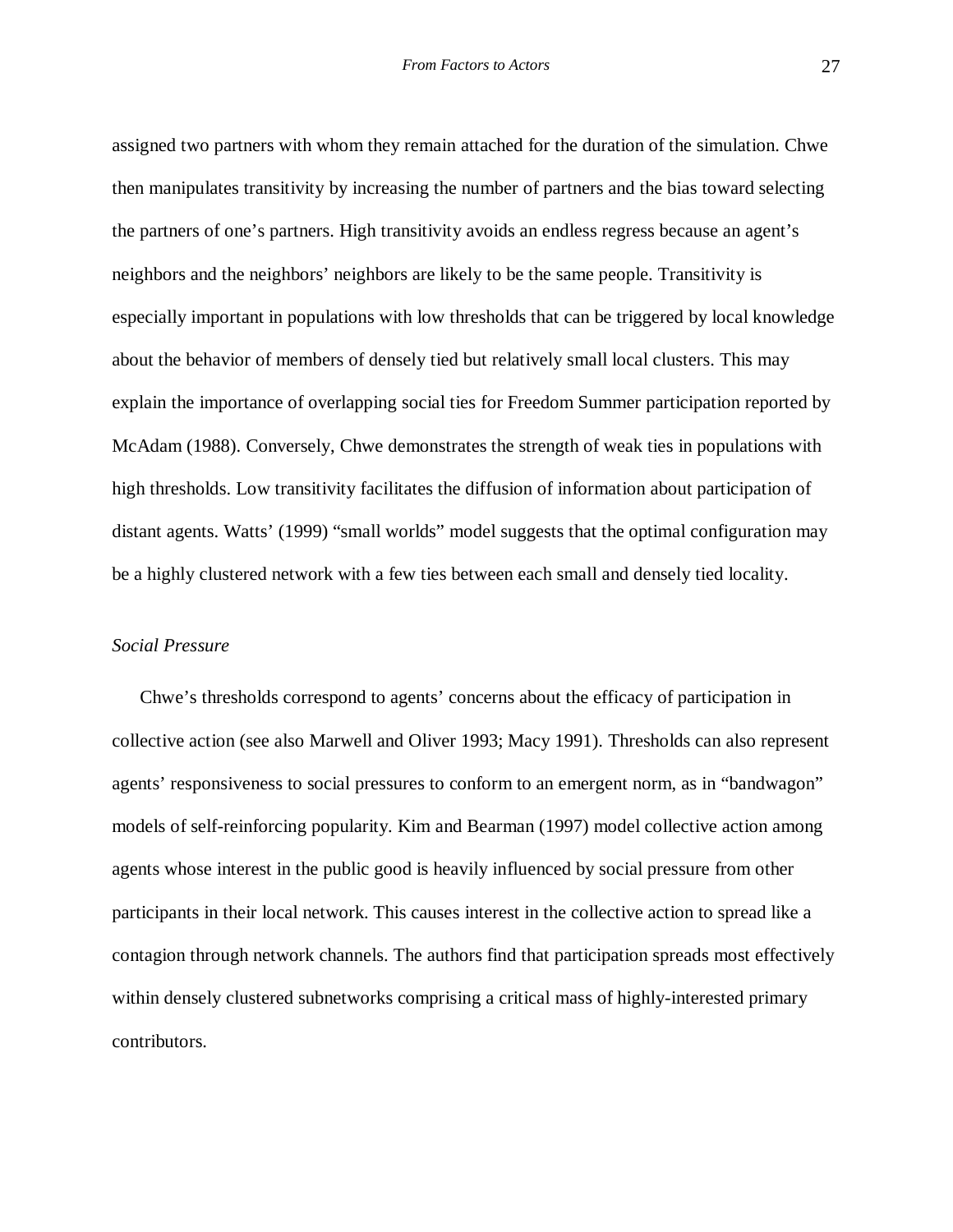Kim and Bearman's study reflects the conventional wisdom that social pressure to participate is needed to overcome the temptation to "free ride." It follows that dependence on the group for social direction promotes compliance with group obligations, as argued by Homans (1974). Yet a number of ethnographic studies of "deviant cliques" have shown that conformist pressures can also undermine normative compliance, leading to badly suboptimal outcomes for all group members, including the deviants (Shibutami 1978; MacLeod 1995; Willis 1977). This led Kitts, Macy, and Flache (1999) to explore the possibility that dependence on peer approval can backfire, leading to collective action failure rather than success (see also Flache and Macy 1996). They modeled self-organizing social relations using an attractor neural network similar to Nowak and Vallacher's (1998). In these models, pressure to imitate the behavior of other agents increases with the strength of the connecting tie. They added the innovation that agents respond not only to normative pressure but also to the lessons of direct experience (similar to the backpropagation in feed-forward neural nets). Agents in a group-rewarded task group decided whether to work or shirk and whether to approve of other group members. The authors then manipulated agents' tendency to conform to others' behavior. Computer simulations revealed a surprising result – a curvilinear effect of conformity on compliance with prosocial norms. Moderate doses of conformity reduce the coordination complexity of self-organized collective action and help the network achieve satisfactory levels of cooperation. High doses, however, undermine the agent-based learning required to find cooperative solutions. Increasing group size also diminished compliance due to increased complexity, with larger groups requiring more conformity to overcome the coordination problem.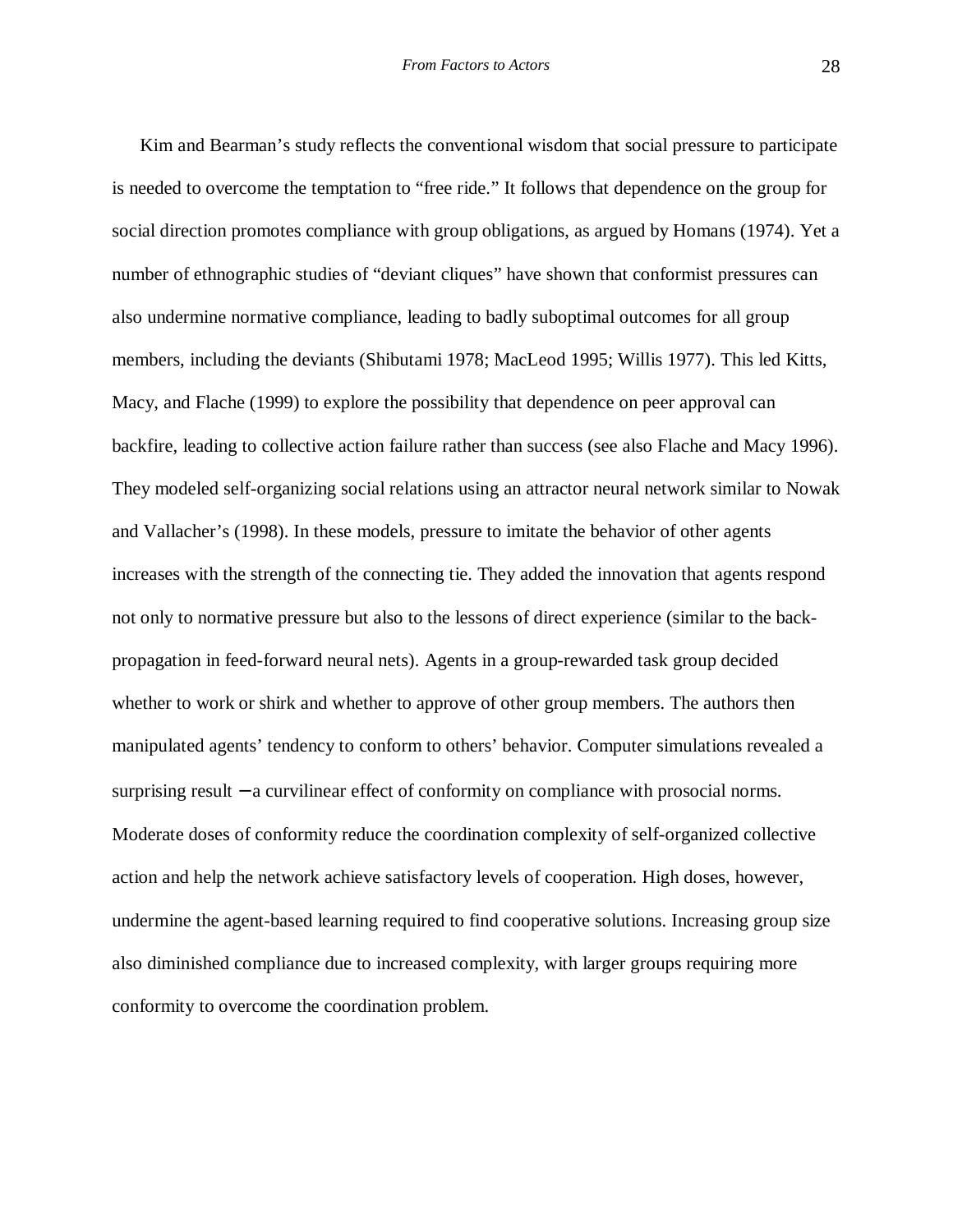# **Conclusion**

Agent-based modeling is a new tool for theoretical research at the relational level, with particular relevance for sociologists as a bridge between the micro and macro levels. Nevertheless, sociology has lagged behind the other social sciences in recognizing and exploiting this methodology. Computational sociology has traditionally used models that are highly realistic and macrosociological, but agent-based models are highly abstract and tend to be microsociological. This has led to confusion about the appropriate standards for constructing and evaluating agent-based computational models. We conclude our review with a series of recommendations − to referees as well as authors − for realizing the rich sociological potential of relational modeling.

- 1. *Keep it simple.* Pressure to make agents more cognitively sophisticated is misguided if models become so complex that they are as difficult to interpret as natural phenomena. When researchers must resort to higher order statistical models to tease apart the underlying causal processes, the value of simulation is largely undermined.
- 2. *Avoid reliance on biological metaphors.* Chattoe (1998) has raised probing questions about modeling cultural evolution as a genetic analog. What is the mechanism that eliminates poor performers from the population and allows others to propagate? "Imitation of the fittest" may be more applicable than starvation and reproduction, but this mechanism replicates only observed behavior and does copy the underlying rules. The distinction between behaviors and the underlying rules has not been given sufficient attention. For example, in repeated Prisoner's Dilemma games, it is easy to imagine that an agent observes and then copies the cooperative behavior of a successful neighbor, but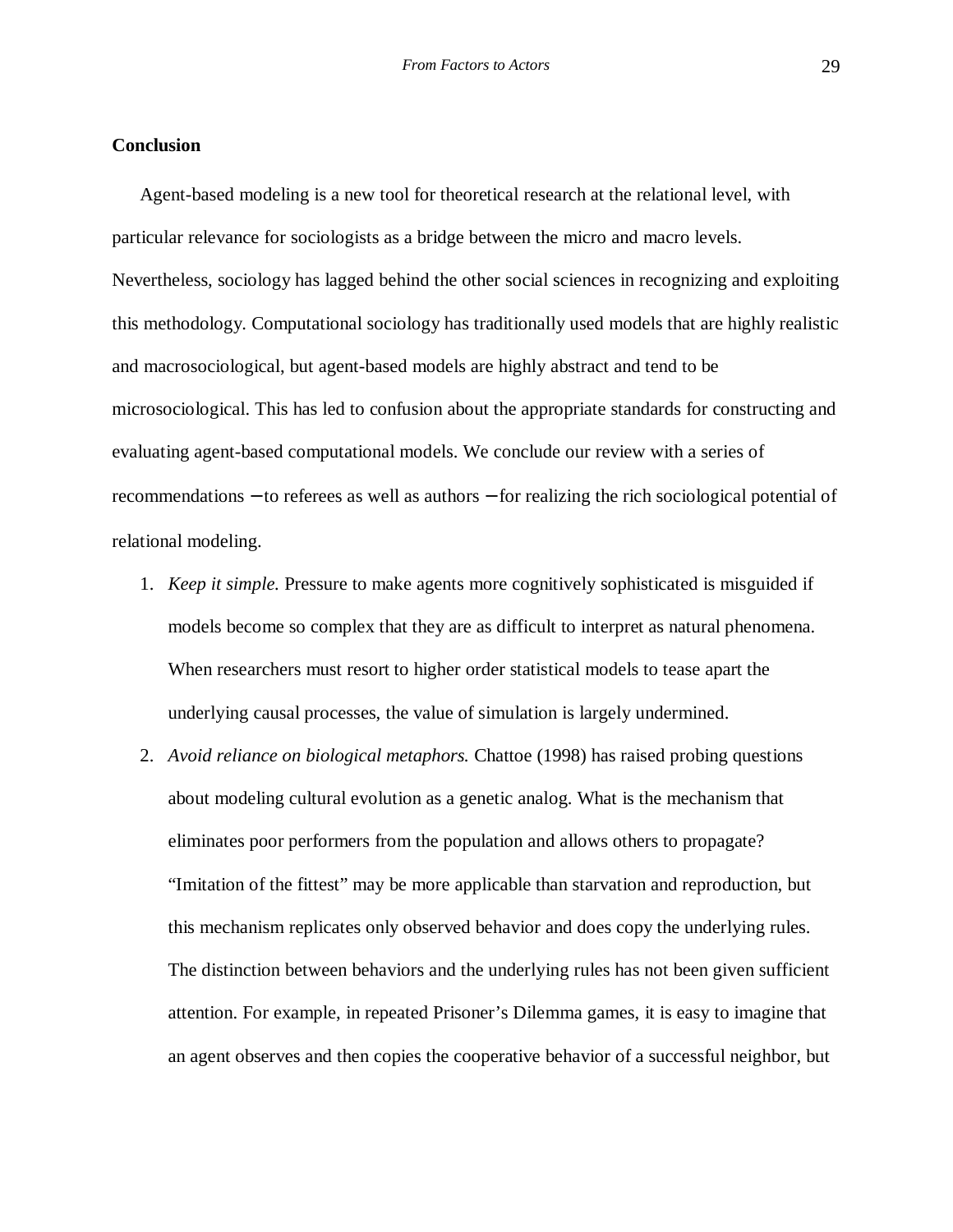how does the agent know that this behavior is based on a rule (or supergame strategy) like "Tit for Tat" and not "Win-Stay, Lose-Shift" or "Always Cooperate"?

- 3. *Experiment, don't just "explore."* Agent-based modeling is an experimental tool for theoretical research. While important discoveries can be made by open-ended exploration of theoretical possibilities, researchers need to resist the temptation to become freewheeling adventurers in artificial worlds. Careful, systematic exploration of a parameter space may be less engaging but it makes for better science. This requires theoretically motivated manipulation of parameters, based on careful review of current theoretical and empirical knowledge, and a clear statement of the hypotheses that guided the experimental design.
- 4. *Test robustness*. Although simulation designs should use experimental rather than posthoc statistical controls to identify underlying causal processes, that does not mean researchers should avoid statistical analysis of the results. On the contrary, ABMs, especially those that include stochastic algorithms, require replications that demonstrate the stability of the results. Where possible, replications should include variation in parameters that are theoretically arbitrary or of secondary interest. Authors then need to be careful to distinguish between experimental manipulations (where results are expected to change with the parameters) and robustness tests (where they are not).
- 5. *Test external validity.* Virtual experiments test the internal validity of a theory, without which there is no need to test the external validity. However, this does not mean there is *never* such a need. ABMs are often used to "grow" familiar macro level patterns, as a way to identify possible causal mechanisms (Epstein and Axtell 1996). When this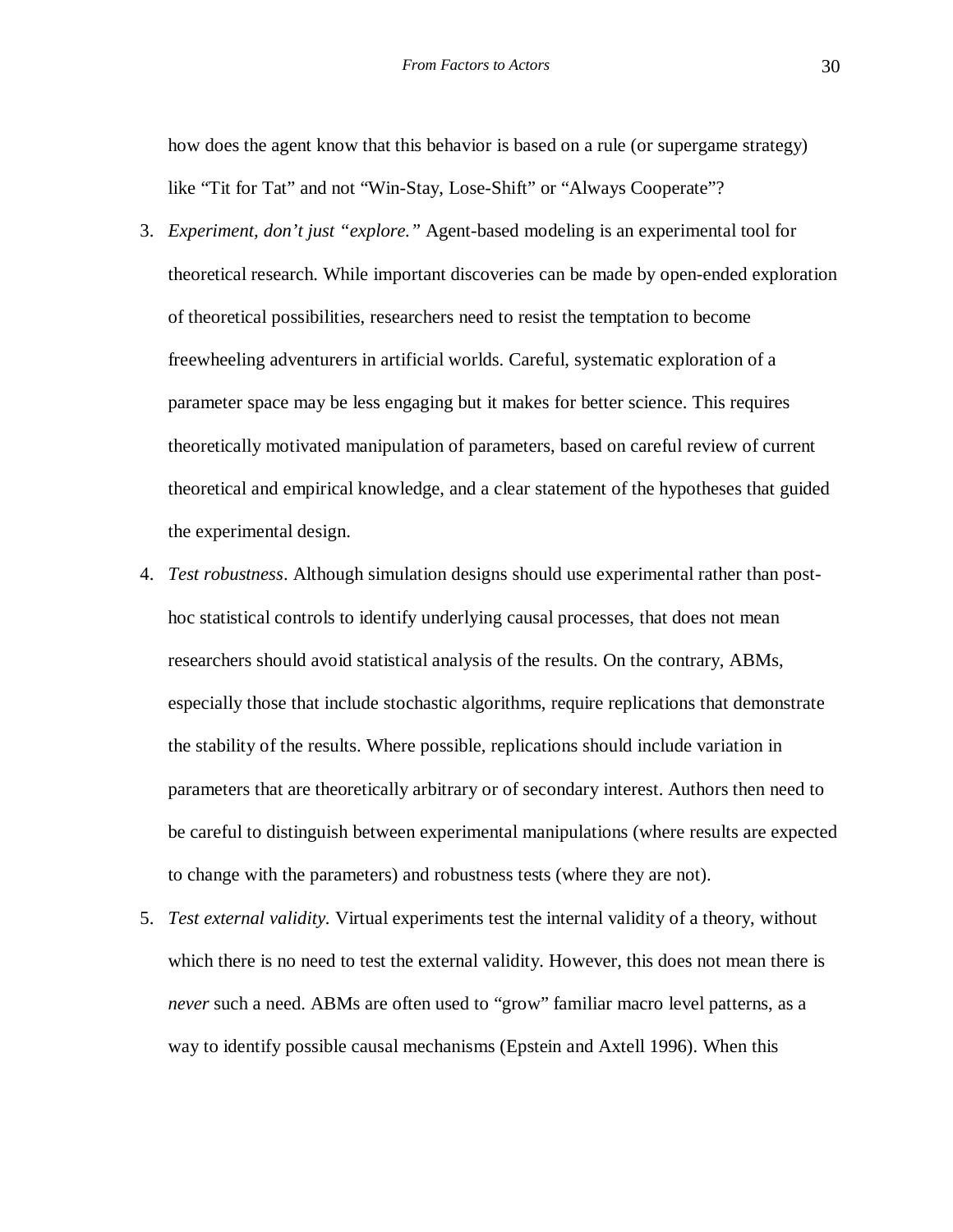succeeds, researchers need to think about ways these mechanisms can be operationalized and tested in laboratory or natural conditions.

- 6. *Test domain validity.* Axtell et al. (1996) argue that "If computational modeling is to become a widely used tool in social science research, it is our belief that a process we will call 'alignment of computational models' will be an essential activity. Without such a process of close comparison, computational modeling will never provide the clear sense of "domain of validity" that typically can be obtained for mathematized theories. It seems fundamental to us to be able to determine whether two models claiming to deal with the same phenomenon can, or cannot, produce the same results" (1996: 123).
- *7. Avoid micro blinders.* The "bottom-up" approach in ABMs might seem to imply that these models can only be used to test microsociological theories. That is a tragic misunderstanding because it precludes what is most exciting to sociologists about this methodology. An artificial world populated by computational agents is a laboratory in which researchers can manipulate structural conditions to test macrosociological theories. However, unlike an earlier generation of holistic equation-based models of dynamical systems, ABMs avoid the reification of causal factors at the macro level. Changes in population density or network structure can not directly affect the emergence of norms or the collapse of conventions. However, macro experiments in virtual worlds provide a rigorous methodology for studying the microfoundations of macro dynamics, in the way advocated by Coleman (1990: 8). The shift from factors to actors is clearly one of the most exciting developments in computational social science. Bringing factors back in will realize the full potential of agent-based modeling, especially in sociology.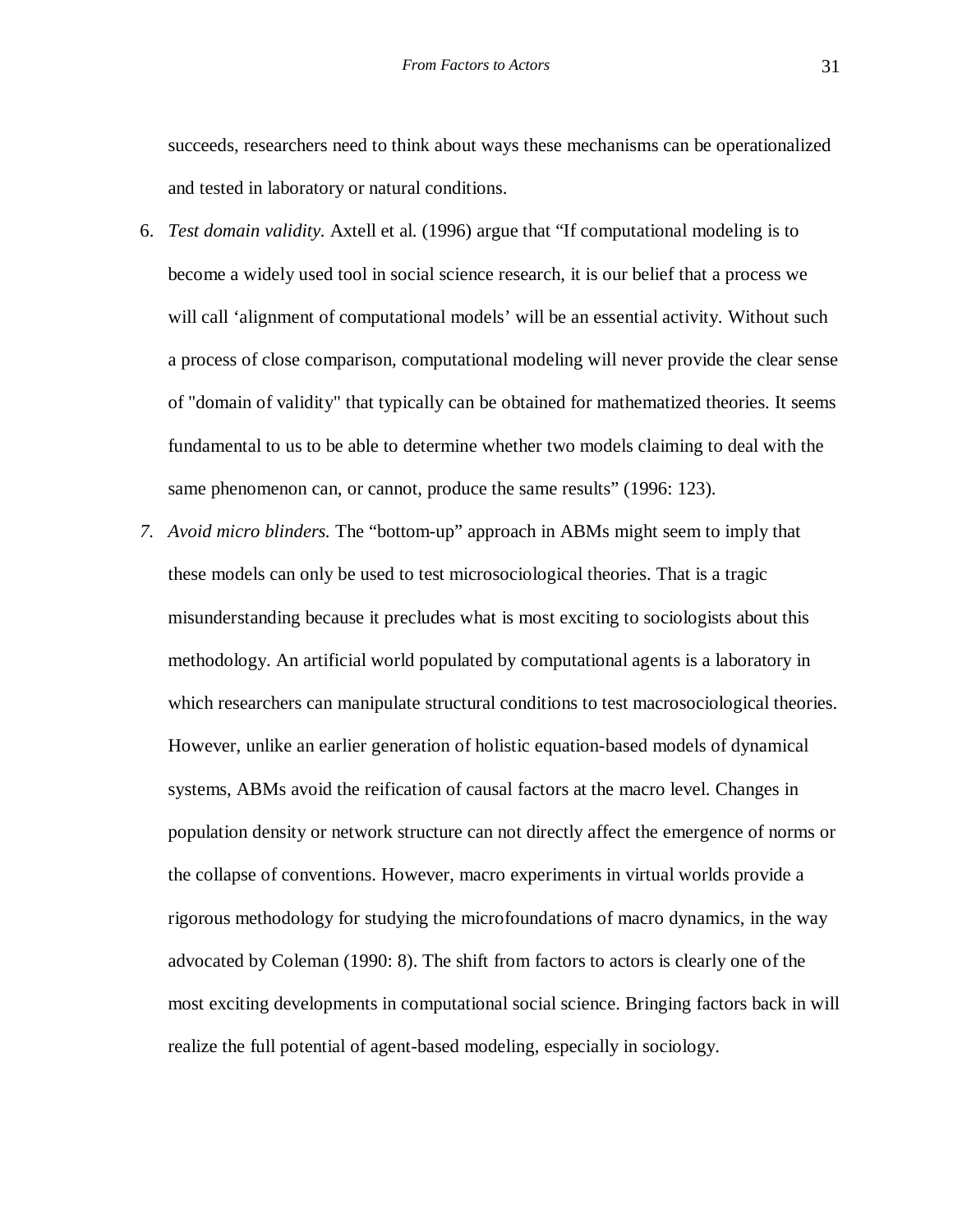#### **References**

Axelrod, R. 1984. *The Evolution of Cooperation*. NY: Basic Books.

Axelrod, R. 1997. *The Complexity of Cooperation*. Princeton, NJ: Princeton University Press.

- Axtell, Robert, Robert Axelrod, Joshua M. Epstein, and Michael D. Cohen. 1996. "Aligning Simulation Models: A Case Study and Results." *Computational and Mathematical Organization Theory*. 1(2):123-141.
- Bainbridge, W.S. 1995. "Neural Network Models of Religious Belief." *Sociological Perspectives*, 38,4: 483-496.
- Bainbridge, W.S., E. Brent, K. Carley, D. Heise, M. Macy, B. Markovsky and J. Skvoretz. 1994. "Artificial Social Intelligence." *Annual Review of Sociology*. Vol. 20:407-36.
- Bullenheimer, B., H. Dawid, and R. Zeller. 1998. "Learning from Own and Foreign Experience: Technological Adaptation by Imitating Firms." *Computational and Mathematical Organization Theory*. 4(3): 267-282.
- Caldwell, Steven B. 1997. "Dynamic Microsimulation and the Corsim 3.0 Model." Ithaca, NY: Strategic Forecasting.

Carley, K. 1991. "A Theory of Group Stability." *American Sociological Review*. 56: 331-354.

Cartwright, D., and F. Harary. 1956. "Structural Balance: A Generalization of Heider`s Theory." *The Psychological Review*. 63: 277-293.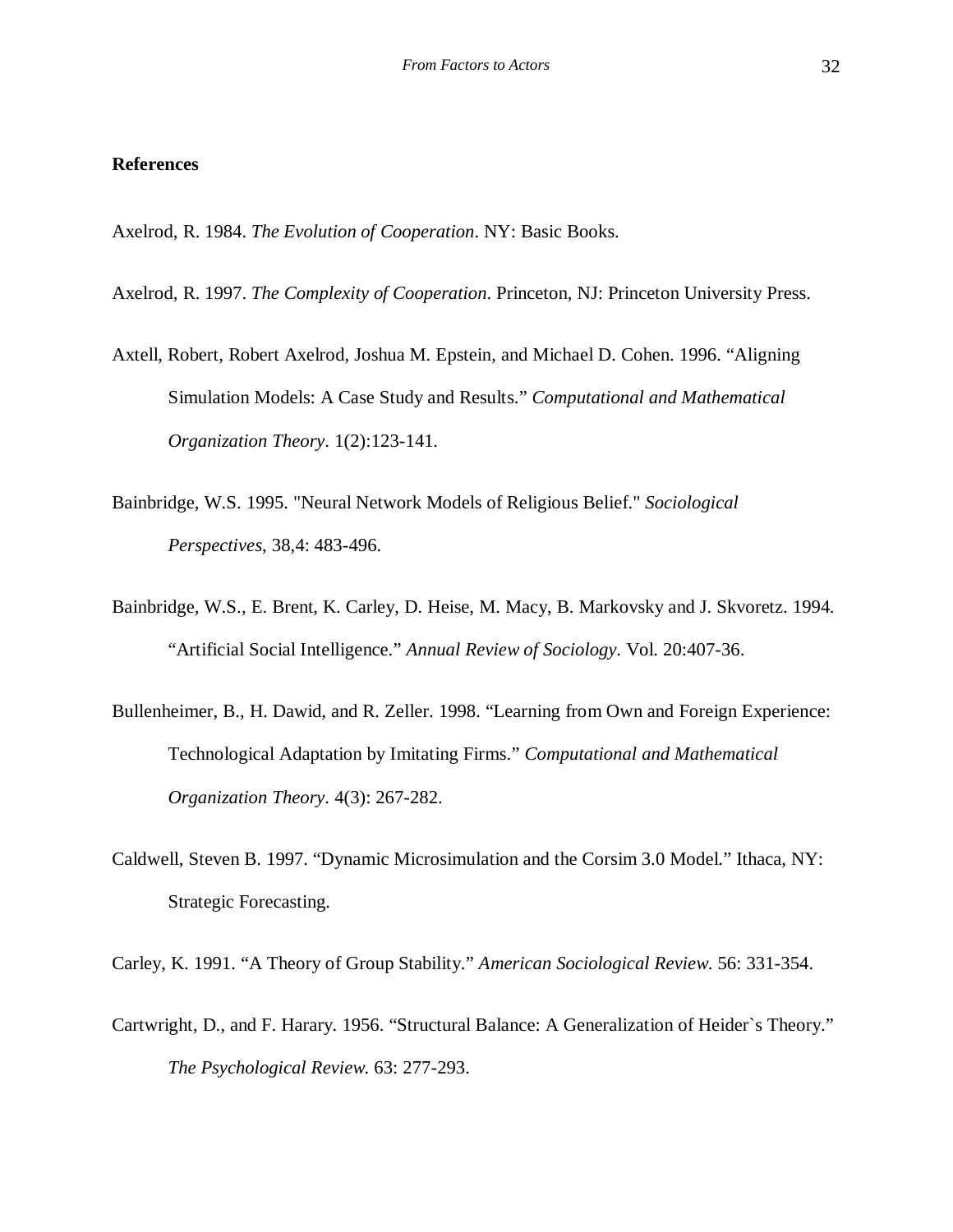- Castelfranchi, C., R. Conte, and M. Paolucci. "Normative Reputation and the Costs of Compliance." *Journal of Artificial Societies and Social Simulation*. 1(3).
- Chattoe, E. 1998. "Just How (Un)realistic are Evolutionary Algorithms as Representations of Social Processes?" *Journal of Artificial Societies and Social Simulation*. 1(3).
- Chwe, Michael Suk-Young. 1999. "Structure and Strategy in Collective Action*." American Journal of Sociology*. 105(1): 128-56.
- Cohen, M.D., R.L. Riolo, and R. Axelrod. 2001. "The Role of Social Structure in the Maintenance of Cooperative Regimes." *Rationality and Society*. 13(1):5-32.
- Coleman, J.S. 1990. *Foundations of Social Theory*, Cambridge; MA: Harvard University Press.
- Conte, R. and C. Castelfranchi. 1995. "Understanding the Effects of Norms in Social Groups through Simulation. In *Artificial Societies: the computer simulation of social life*. Eds. N. Gilbert and R. Conte. London: UCL Press.

Coveney, Peter and Roger Highfield. 1995. *Frontiers of Complexity*. NY: Fawcett Columbine.

de Vos, H., R. Smaniotto, and D. A. Elsas. 2001. "Reciprocal Altruism under conditions of Partner Selection. *Rationality and Society*. 13(2):139-183.

Durkheim, Emile. 1982 (1901). *The Rules of the Sociological Method.* London: Macmillan.

Epstein, J and R. Axtell. 1996. *Growing Artificial Societies: Social Science from the Bottom Up*. Cambridge, MA: MIT Press.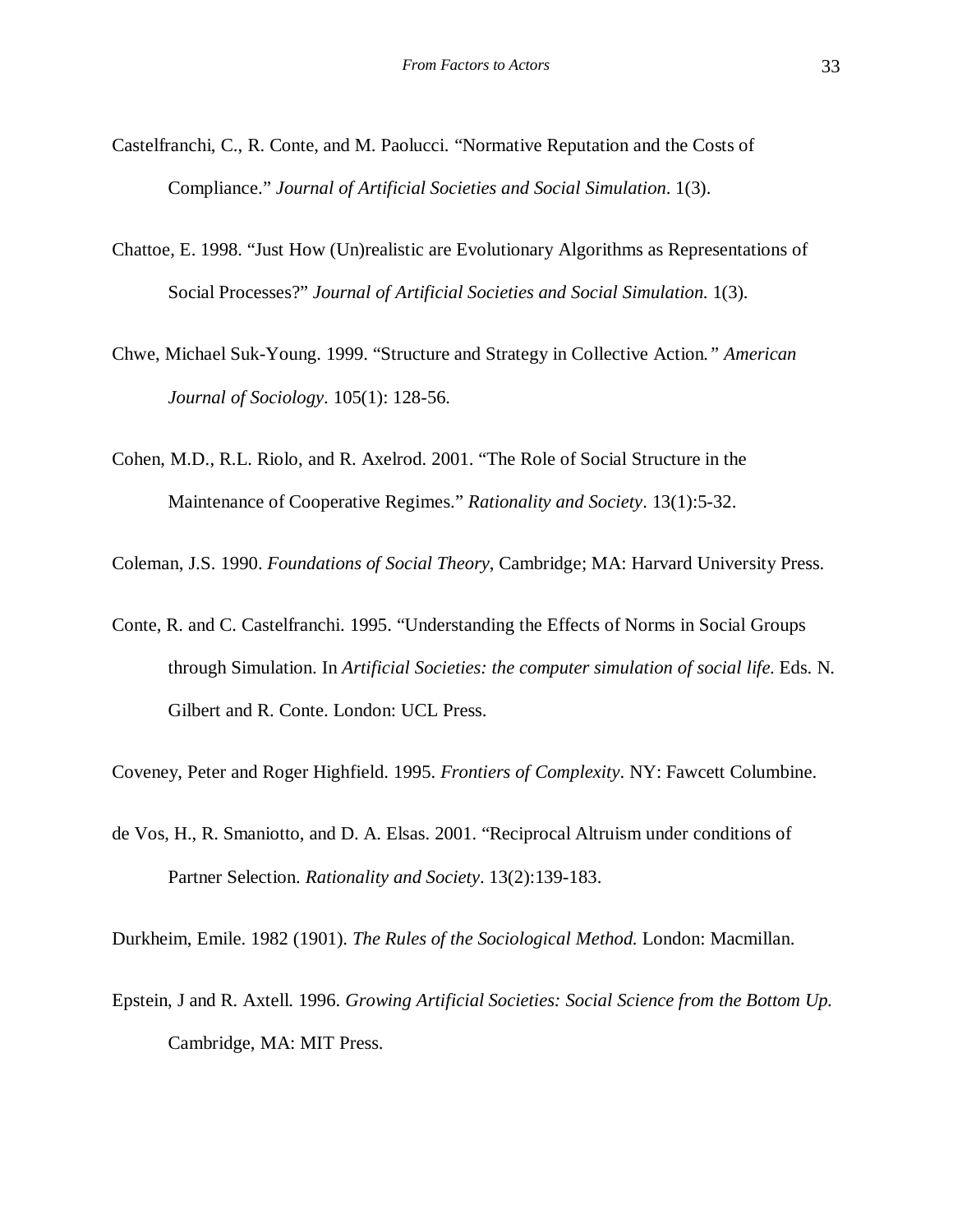- Eshel, I., D.K. Herreiner, L. Samuelson, E. Sansone, and A Shaked. 2000. "Cooperation, Mimesis, and Local Interaction." *Sociological Methods and Research*. 28(3):341-364.
- Flache, A. and M. Macy. 1996. "The Weakness of Strong Ties: Collective Action Failure in Highly Cohesive Groups." *Journal of Mathematical Sociology*. 21:3-28.
- Flache, A. and R. Hegselmann. 1999. "Rationality vs. Learning in the Evolution of Solidarity Networks: A Theoretical Comparison." *Computational and Mathematical Organization Theory*. 5(2): 97-127.
- Flache, A. and R. Hegselmann. 2001. "Do Irregular Grids Make A Difference? Relaxing The Spatial Regularity Assumption In Cellular Models Of Social Dynamics." *Journal of Artificial Societies and Social Simulation* (forthcoming)*.*

Forrester, J.W. 1971. *World Dynamics*. Cambridge, MA: MIT Press.

- Gilbert, N. and K. Troitzsch. 1999. *Simulation for the Social Scientist*. Buckingham: Open University Press.
- Gilbert, N. 1997. "A Simulation of the Structure of Academic Science." *Sociological Research Online*. 2(2): www.socresonline.org.uk/socresonline/2/2/3.
- Goldberg, D.E. 1989. *Genetic Algorithms in Search, Optimization and Machine Learning.* Reading, MA: Addison-Wesley. pp 46-48.
- Granovetter, Mark S. 1973. "The Strength of Weak Ties." *American Journal of Sociology*. 78(6): 1360-80.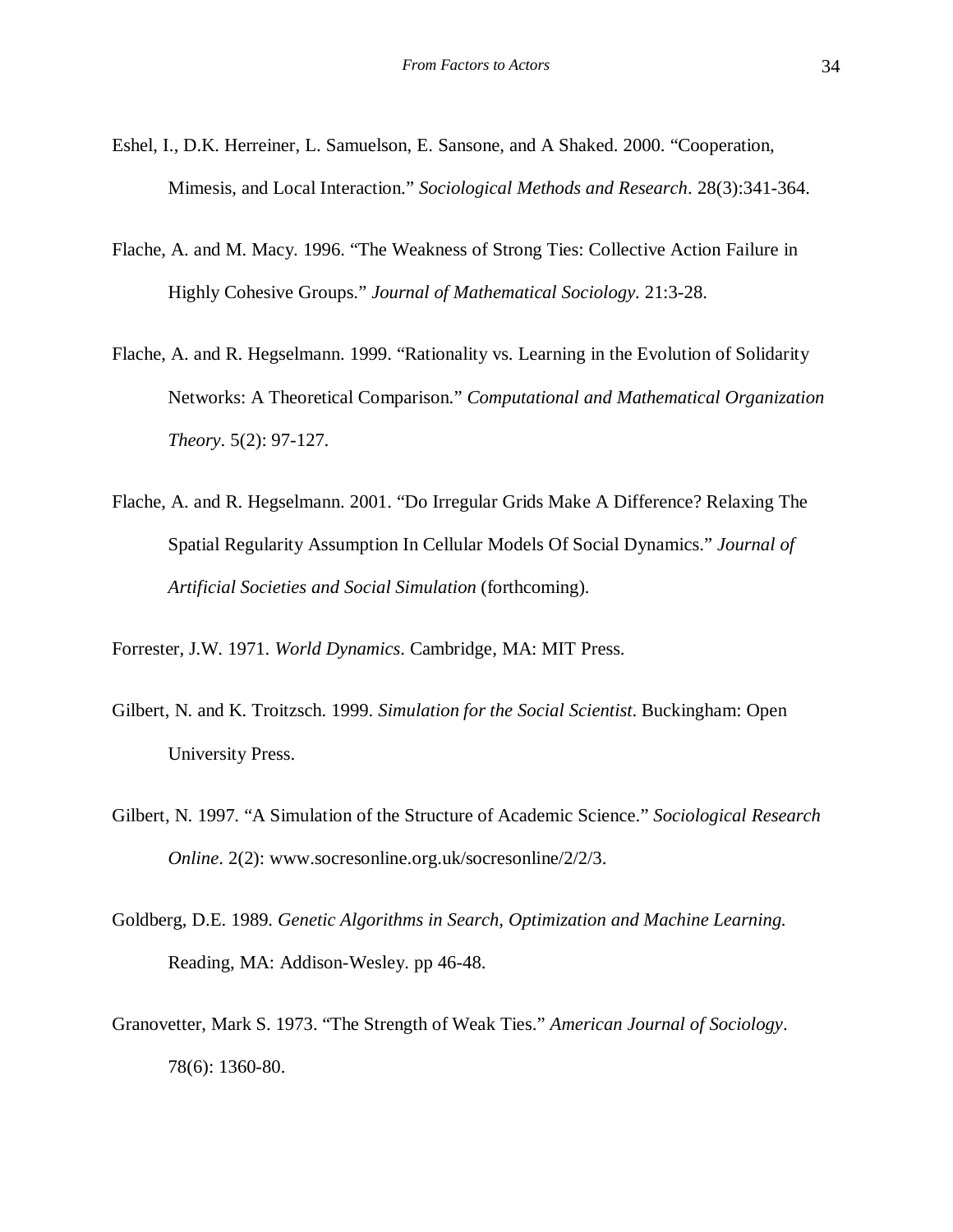- Halpin, Brendan. 1999. "Simulation in Sociology." *American Behavioral Scientist*. 42(10): 1488- 1508.
- Hanneman, Robert A., Randall Collins, and Gabriele Mordt. 1995. "Discovering Theory Dynamics by Computer Simulation: Experiments on State Legitimacy and Imperialist Capitalism." *Sociological Methodology*, 25: 1-46.
- Heckathorn, Douglas. 1989. "Collective Action and the Second-Order Free-Rider Problem." *Rationality and Society*. 1:78-100.
- Hegselmann, R. and A. Flache. 1998. "Understanding Complex Social Dynamics: A Plea For Cellular Automata Based Modelling." *Journal of Artificial Societies and Social Simulation*. 1(3).
- Holland, J. 1995. *Hidden Order: How Adaptation Builds Complexity*. Reading, MA: Perseus.
- Homans, G.C. 1974. *Social Behavior: Its Elementary Forms*. New York: Harcourt, Brace, Jovanovich.
- Hopfield, J. J. 1982. "Neural Networks and Physical Systems with Emergent Collective Computational Abilities," Proceedings of the American Academy of Sciences, 79, 2554- 2558.
- Kaufman, S. 1996. *At Home in the Universe: The Search for the Laws of Self-Organization and Complexity*. Oxford: Oxford University Press.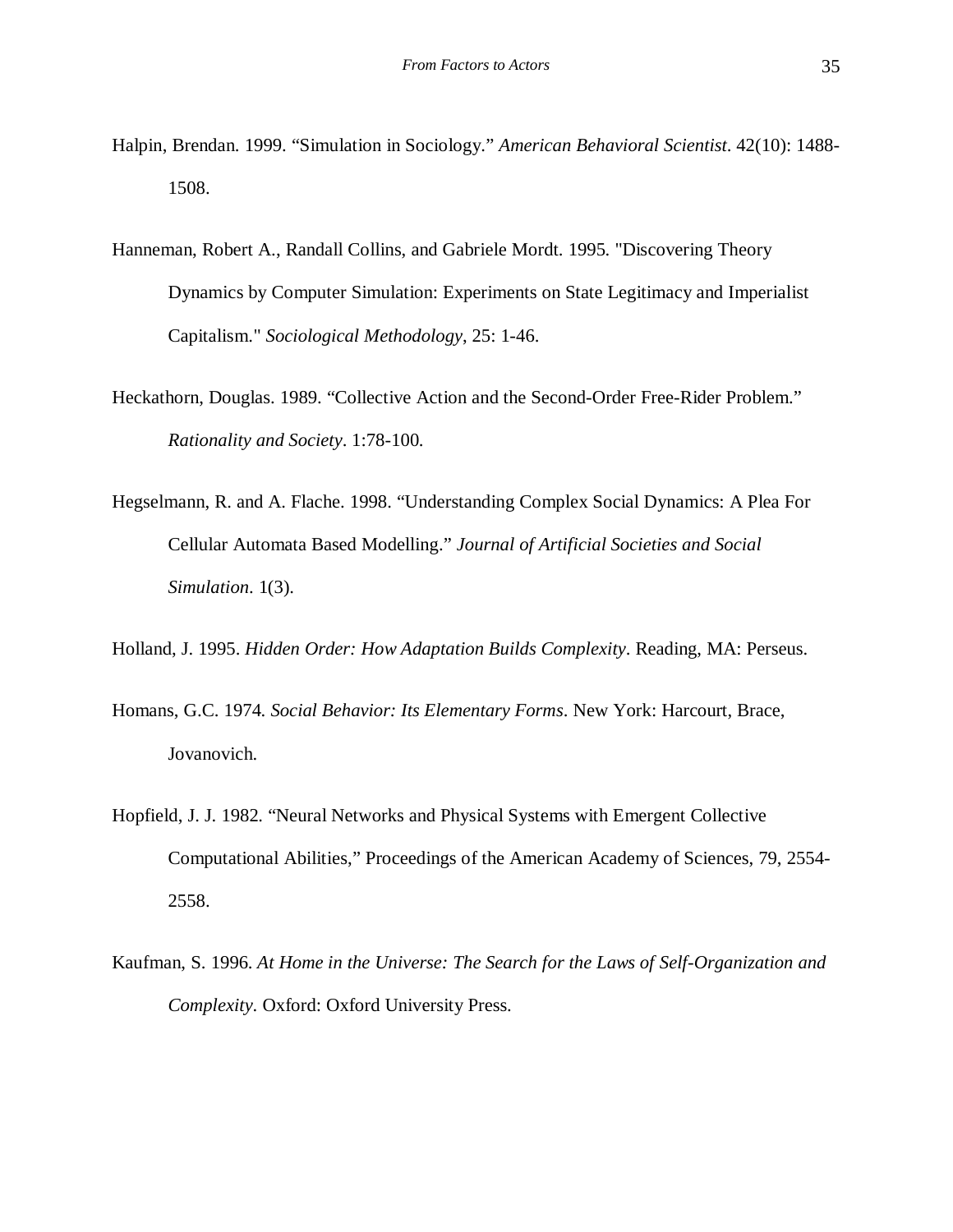- Kim, H. and P. Bearman. 1997. "The Structure and Dynamics of Movement Participation." *American Sociological Review*. 62:70-93.
- Kitts, J., M. Macy, and A. Flache. 1999. "Structural Learning: Attraction and Conformity in Task-Oriented Groups." *Computational and Mathematical Organization Theory*. 5(2): 129-145.
- Klos. 1999. "Decentralized Interaction and Co-Adaptation in the Repeated Prisoner's Dilemma." *Computational and Mathematical Organization Theory.* 5:147-165.
- Kollock, P. 1993. "An Eye for an Eye Leaves Everyone Blind." *American Sociological Review*. 58:768-86.
- Latane, B. (1996) "Dynamic Social Impact: Robust Predictions from Simple Theory." In *Modeling and Simulation in the Social Sciences from a Philosophy of Science Point of View*. Eds. Hegelsmann, Mueller, and Trovitzsch. Pp. 287-310. Boston: Kluwer Dorderecht.
- Lomborg, B. 1996. "Nucleus and Shield: The Evolution of Social Structure in the Iterated Prisoner's Dilemma." *American Sociological Review.* 61:278-307.
- Lomi, Alessandro and Erik Reimer Larsen. 1998. "Density Delay and Organizational Survival: Computational Models and Empirical Comparisons." *Computational and Mathematical Organization Theory*. 3(4): 219-247.
- Macy, M. 1991. "Chains of Cooperation: Threshold Effects in Collective Action*." American Sociological Review*. 56:730-47.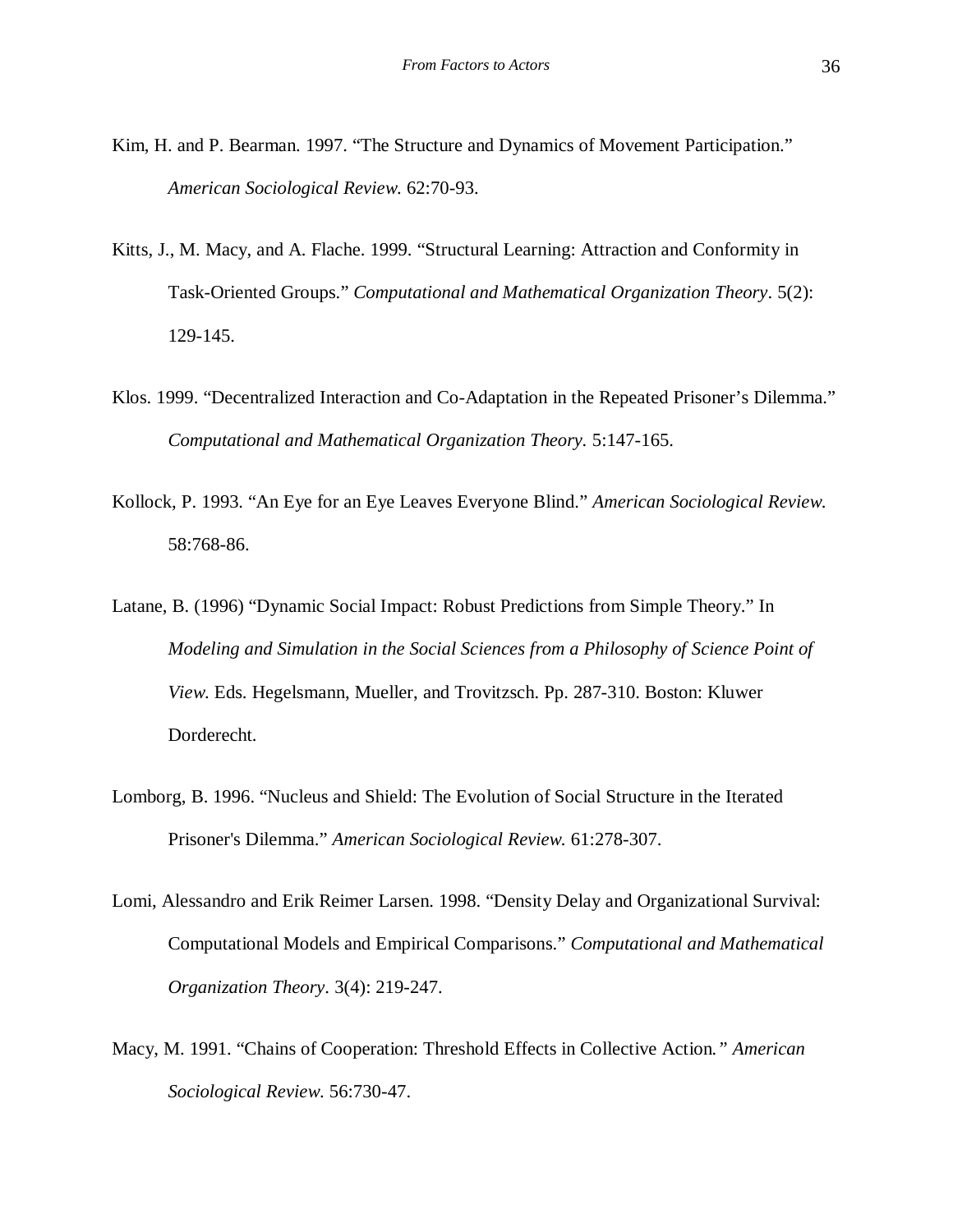- Macy, M. and J. Skvoretz. 1998. "The Evolution of Trust and Cooperation Between Strangers: A Computational Model." *American Sociological Review* 63:638-660.
- Mark, N. 1998. "Beyond Individual Differences: Social Differentiation from First Principles." *American Sociological Review*. 63:309-330.
- Marwell, G. and P. Oliver. 1993. *The Critical Mass in Collective Action: A Micro-Social Theory*. Cambridge: Cambridge University Press.

McAdam, D. 1988. *Freedom Summer*. New York: Oxford University Press.

- Meadows, D. L., W.W. Behrens III, D. H. Meadows, R. F. Naill, J. Randers, and E. K. Zahn. 1974. *The Dynamics of Growth in a Finite World*. Cambridge, MA: MIT Press.
- Meeker and Leik. 1997. "Use of Computer Simulation for Theory Development: An Evolvin Component of Sociological Research Programs." Pp. 47-70 in J. Szmatko, J. Skvoretz, and J. Berger, eds. *Status, Network, and Structure: Theory Development in Group Processes.* Palo Alto, CA: Stanford University Press.
- Nowak, A. and R.R. Vallacher. 1998. "Toward Computational Social Psychology: Cellular Automata and Neural Network Models of Interpersonal Dynamics." In *Connectionist Models of Social Reasoning and Social Behavior*. Eds. S.J. Read and L.C. Miller. Pp.277- 311.
- Orbell, J., L. Zeng, and M. Mulford. 1996. "Individual Experience and the Fragmentation of Societies." *American Sociological Review*. 61:1018-1032.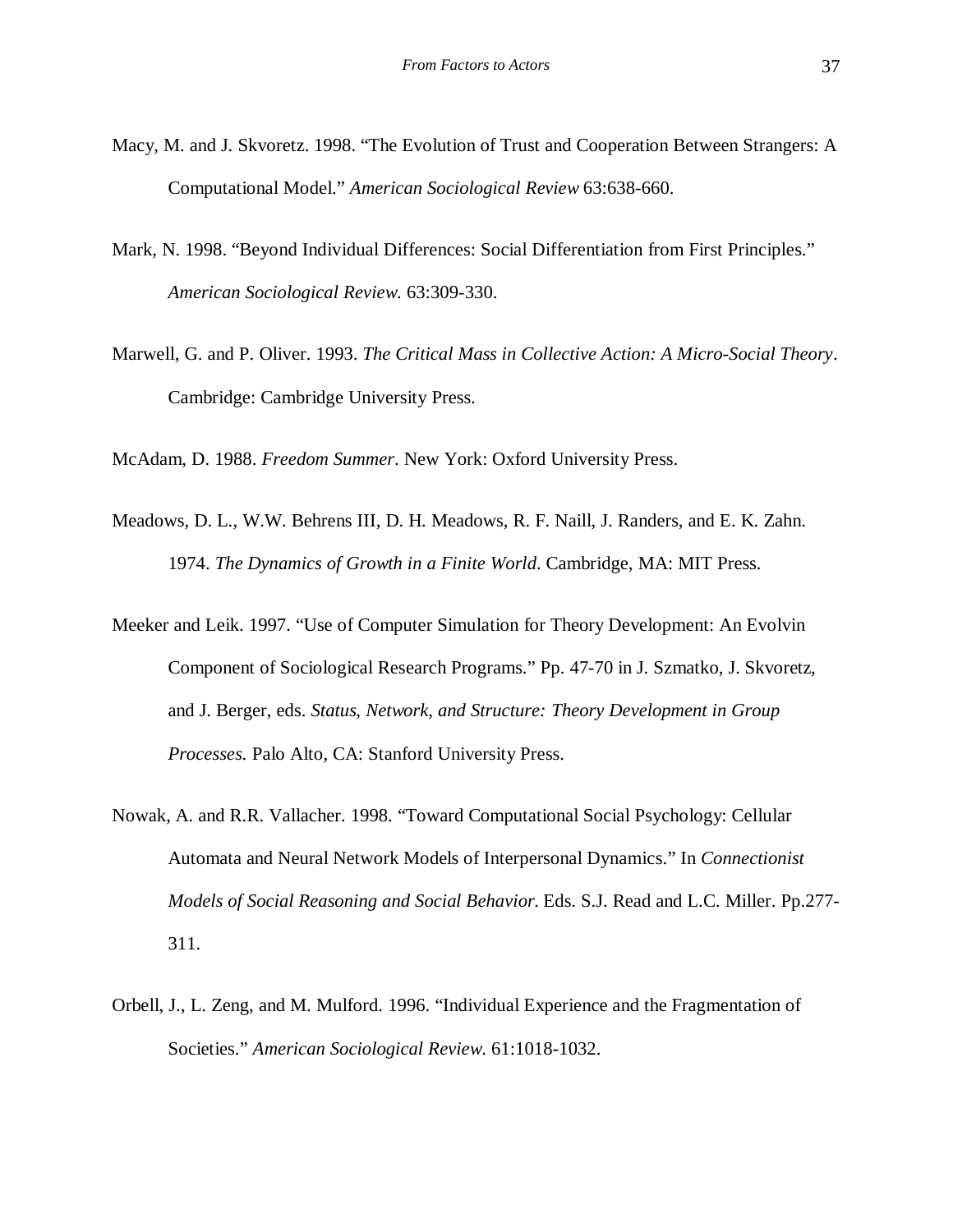- Pedone, R. and Parisi, D. 1997. "In What Kind of Social Groups can 'Altruistic' Behaviors Evolve?" In *Simulating Social Phenomena.* Conte, R., Hegselmann, R. and P. Terna (eds.) Berlin: Springer-Verlag. pp. 195-201.
- Rapoport, A. and A.M. Chammah. 1965. *Prisoner's Dilemma: A Study in Conflict and Cooperation*. Ann Arbor: University of Michigan Press.

Resnick, Mitchell. 1997. *Termites Turtles and Traffic Jams.* Cambridge, MA: MIT Press.

- Reynolds, Craig W. 1987. "Flocks, Herds, and Schools: A Distributed Behavioral Model." *Computer Graphics*, 21: 25-34.
- Rosenkopf, L. and E. Abrahamson. 1999. "Modeling Reputational and Informational Influences in Threshold Models of Bandwagon Innovation Diffusion." *Computational and Mathematical Organization Theory*. 5(4): 361-384.
- Rummelhart, D. and J. McClelland. 1988. *Parallel Distributed Processing: Explorations in the Microstructure of Cognition*. Cambridge, MA: MIT Press.
- Saam, N.J. and A. Harrer. 1999. "Simulating Norms, Social Inequality, and Functional Change in Artificial Societies." *Journal of Artificial Societies and Social Simulation*. 2(1).
- Saam, Nicole. 1999. "Simulating the Micro-Macro Link: New Approaches to an Old Problem and an Application to Military Coups." *Sociological Methodology* 29:43-79.
- Sawyer, K. 2001. "Artificial Societies and the Micro-Macro Link in Sociological Theory." Unpublished manuscript.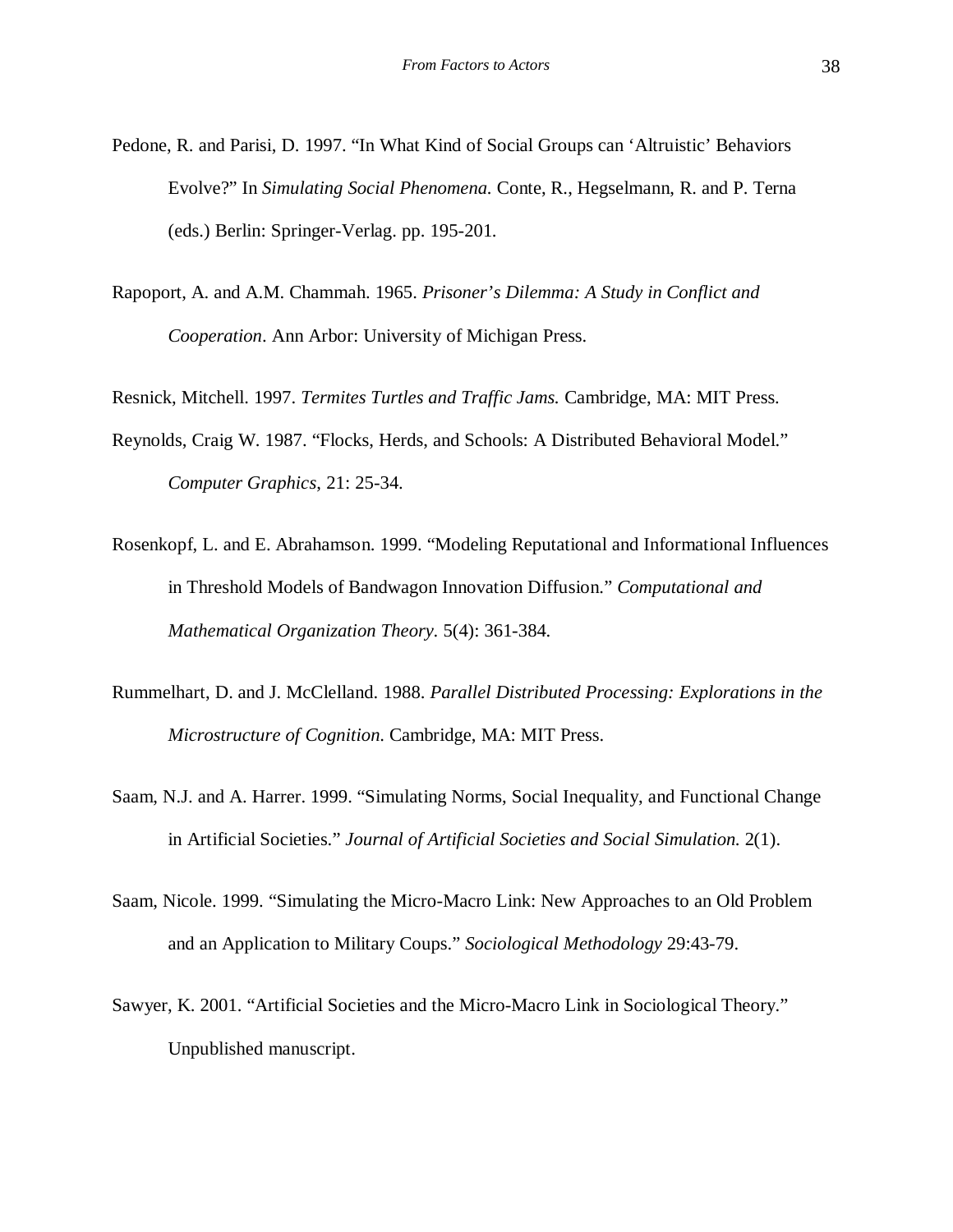- Schelling, T. 1971. "Dynamic Models of Segregation." *Journal of Mathematical Sociology.* 1:143-186.
- Schumpeter, Joseph A. 1909. "On the Concept of Social Value." *Quarterly Journal of Economics*, 23:213-232.
- Shibutani, Tomatsu. 1978. *Derelicts of Company K : A Sociological Study of Demoralization*. Berkeley, CA: University of California Press.

Simon, H. 1998. *The Sciences of the Artificial*. Cambridge, MA: MIT Press.

- Skvoretz, J. and T. Fararo. 1995. "The Evolution of Systems of Interaction." *Current Perspectuives in Social Theory*. 15:275-299.
- Smith, T. S. and G. T. Stevens. 1999. "The Architecture of Small Networks: Strong Interaction and Dynamic Organization in Small Social Systems." *American Sociological Review*. 64:403-420.
- Strang, D. and M. Macy. 2001. "'In Search of Excellence:' Fads, Success Stories, and Adaptive Emulation." *American Journal of Sociology*, forthcoming, vol. 106.
- Takahashi, Noboyuki. 2000. "The Emergence of Generalized Exchange." *American Journal of Sociology*. 105(4):1105-34.
- Watts, Duncan J. 1999. "Networks, Dynamics, and the Small-World Phenomenon*." American Journal of Sociology*. 105(2):493-527.
- Willis, Paul. 1977. *Learning to Labor.* New York: Columbia University Press.